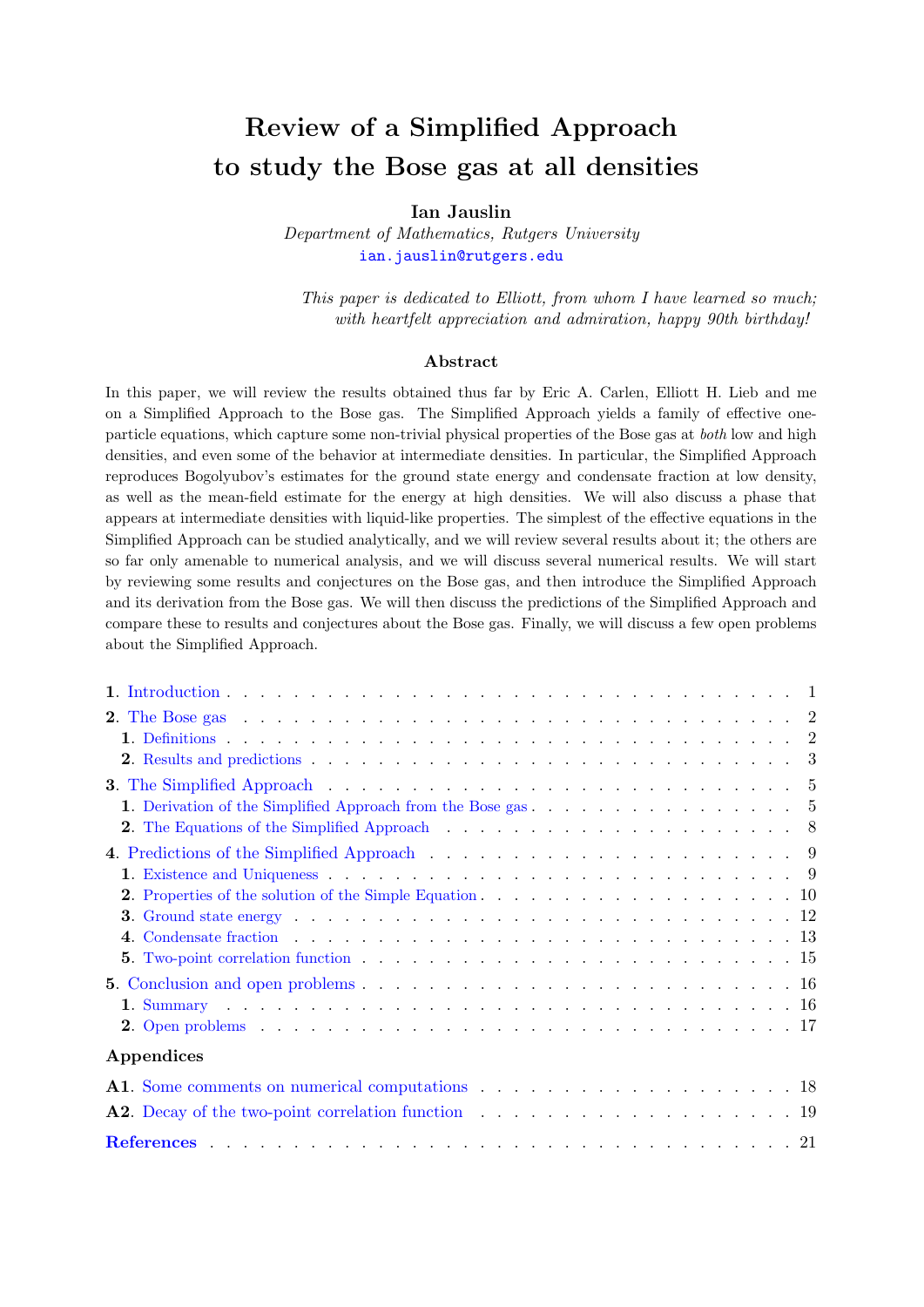## <span id="page-1-0"></span>1. Introduction

The Bose gas is a fundamental model of quantum statistical mechanics. It describes systems of many Bosons, from non-interacting photons in black body radiation to superfluid Helium IV. Whereas in the case of photons the model is exactly solvable, helium atoms interact, which makes such a system both difficult to study, and gives it interesting properties. In this paper, we will discuss a *Simplified Approach*, which was introduced by Lieb [\[Li63\]](#page-22-0), to study the Bose gas in its ground state in the presence of interactions in a tractable way. We will discuss evidence that the Simplified Approach captures some of the physics of the interacting Bose gas, both in cases where the interaction between Bosons matters little, and in cases where it heavily affects the properties of the system. More specifically, we will compare predictions of the Simplified Approach against known facts and widely accepted predictions for the Bose gas in the case of three observables: the ground state energy, the condensate fraction and the two-point correlation function.

The ground state energy of the repulsive Bose gas has been computed exactly in the regimes of asymptotically small and large densities [\[LY98,](#page-22-1) [YY09,](#page-22-2) [FS20,](#page-21-1) [Li63\]](#page-22-0), which will allow us to make precise comparisons. We will discuss analytical and numerical results that show that the predictions of the Simplified Approach for the energy are asymptotically correct at both low and high densities (at least in cases where the interaction between Bosons is of positive type, see below). We will also see numerical evidence that some of the predictions of the Simplified Approach are extremely accurate at all densities.

While the energy is a valuable physical observable, the condensate fraction is arguably even more interesting. In the early days of quantum mechanics, it had already been predicted [\[Bo24,](#page-21-2) [Ei24\]](#page-21-3) that Bosons would spontaneously form a phase called a *Bose-Einstein condensate* in which a positive fraction of particles are all in the same quantum state. This was first demonstrated experimentally over 70 years after the prediction [\[AEe95,](#page-21-4) [DMe95\]](#page-21-5) in ultracold gases of rubidium and sodium. The condensate fraction is the fraction of particles that are in this common quantum state. From a mathematical point of view, Bose-Einstein condensation can be shown to occur spontaneously in systems of non-interacting Bosons [\[LSe05\]](#page-22-3), but there is, so far, no such proof for interacting Bosons at finite density in the continuum. (Bose-Einstein condensation has been proved for Bosons on a lattice [\[KLS88\]](#page-22-4) as well as in the Gross-Pitaevskii scaling regime [\[LS02,](#page-22-5) [BBe18\]](#page-21-6) which corresponds to zero-density.) We will see that the Simplified Approach predicts Bose-Einstein condensation at low and high densities, and reproduces the widely accepted predictions of Bogolyubov theory.

The two-point correlation function is a measure of correlations between particles, and will be used to study the Bose gas in a range of densities where interactions play a preponderant role. We will see that, at intermediate densities, the Simplified Approach predicts a liquid-like phase, whose existence we confirmed numerically for the Bose gas. Furthermore, we will see that the two-point correlation function decays at all densities algebraically, as  $|x|^{-4}$ , which is compatible with the predictions of Bogolyubov theory.

In section [2,](#page-2-0) we will review known results and predictions about the Bose gas. In section-[3,](#page-5-0) we will introduce the Simplified Approach, and discuss its derivation from the Bose gas. In section [4,](#page-9-0) we will review our results on the Simplified Approach, and provide links to the papers in which these are proved. In section [5,](#page-16-0) we discuss open problems. In Appendix [A1,](#page-18-0) we discuss the software package simplesolv that was written to carry out the numerical computations presented here, and give some details on the algorithms used.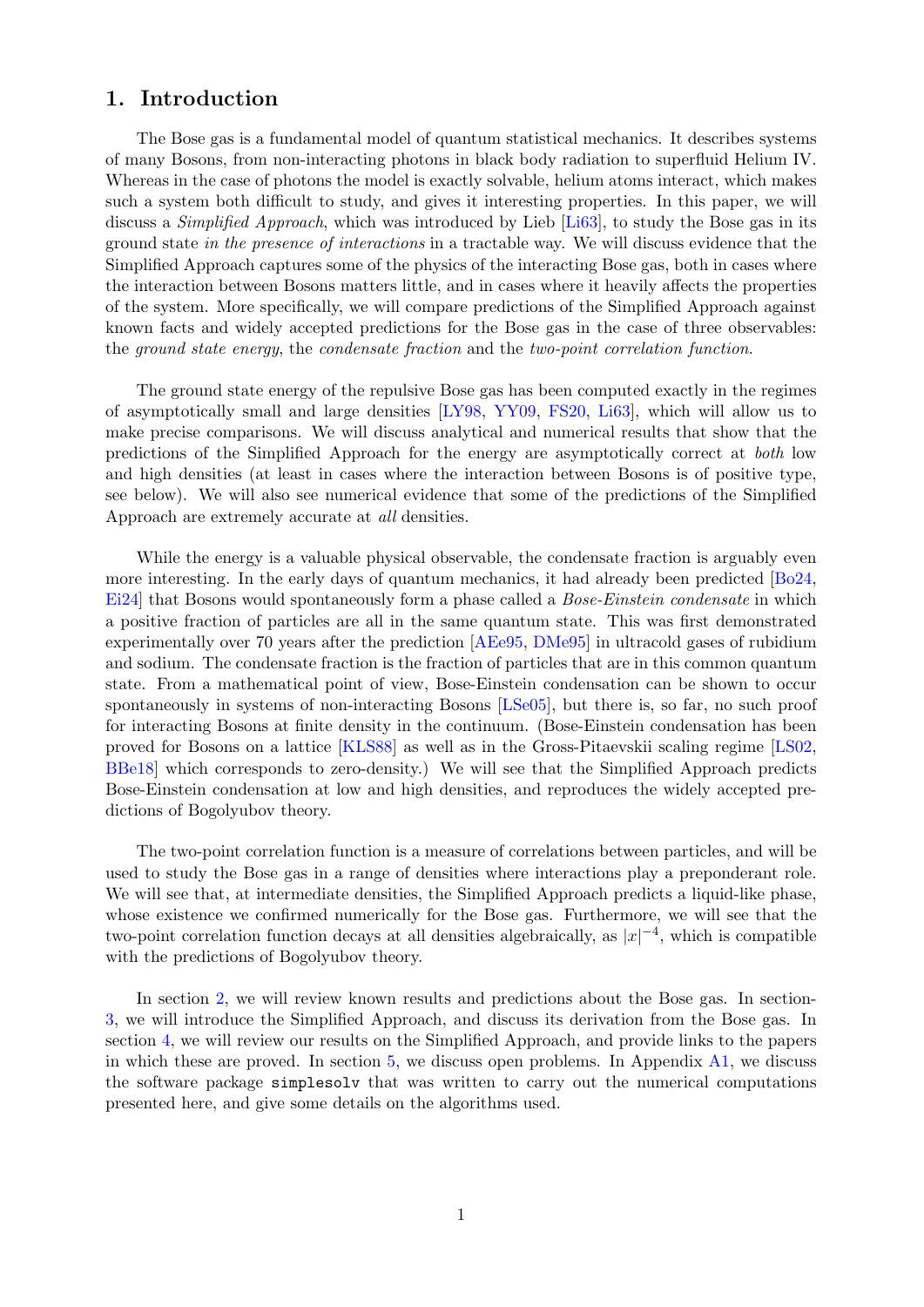## <span id="page-2-0"></span>2. The Bose gas

In this section, we will first introduce the formalism used to model the Bose gas, and review some theorems and widely accepted predictions about it.

#### <span id="page-2-1"></span>2.1. Definitions

We consider a system of  $N$  identical Bosons in a three-dimensional box of volume  $V$ . We will take periodic boundary conditions, that is, the positions of the Bosons are in the threedimensional torus of volume  $V: \mathbb{T}^3 := \mathbb{R}^3/(V^{\frac{1}{3}}\mathbb{Z}^3)$ . The wavefunction  $\psi$  of the system is a symmetric function of N positions:  $\psi \in \mathcal{H}_N := L_{2,\text{symmetric}}((\mathbb{T}^3)^N)$ . The Hamiltonian of the system is the self-adjoint operator on  $\mathcal{H}_N$  defined by

$$
H_N = -\frac{1}{2} \sum_{i=1}^N \Delta_i + \sum_{1 \le i < j \le N} v(x_i - x_j) \tag{2.1}
$$

where  $\Delta_i$  is the Laplacian with respect to the *i*-th position variable, and v is the potential, which is a function in  $L_1(\mathbb{R}^3)$  that is invariant under rotations, and satisfies

<span id="page-2-2"></span>
$$
v(x_i - x_j) \geqslant 0. \tag{2.2}
$$

The condition  $(2.2)$  corresponds to the fact that the interaction v is repulsive. Note that we have taken the mass of each Boson to be 1, whereas other references set the mass to  $\frac{1}{2}$ .

We will focus solely on the ground state (that is, the system at zero-temperature), which we denote by  $\psi_N$ . The ground state energy is  $E_N$ :

<span id="page-2-3"></span>
$$
H_N \psi_N = E_N \psi_N. \tag{2.3}
$$

We take the thermodynamic limit, in which  $N, V \to \infty$  in such a way that the density  $\rho := \frac{N}{V}$  is fixed, and define the ground state energy per particle:

$$
e_0 := \lim_{\substack{N,V \to \infty \\ \frac{N}{V} = \rho}} \frac{E_N}{N}.
$$
\n(2.4)

The condensate fraction is defined as the proportion of particles in the constant state  $\varphi_c$ :=  $V^{-\frac{1}{2}}$ . Let  $P_i$  be the projector acting on  $\mathcal{H}_N$  onto the subspace in which the *i*-th particle is in the state  $\varphi_c$ :

$$
P_i := \underbrace{\mathbb{1} \otimes \cdots \otimes \mathbb{1}}_{i-1} \otimes |\varphi_c\rangle \langle \varphi_c| \otimes \underbrace{\mathbb{1} \otimes \cdots \otimes \mathbb{1}}_{N-i-2}.
$$
\n(2.5)

In the papers in which the results presented below are proved, we have chosen to talk about the uncondensed fraction  $\eta$ , rather than the condensate fraction, which is equal to  $1 - \eta$ . In order to avoid confusion, we will use the same convention here. We define the uncondensed fraction:

$$
\eta = 1 - \lim_{\substack{N,V \to \infty \\ N \to \rho}} \frac{1}{N} \sum_{i=1}^{N} \left\langle \psi_N \right| P_i \left| \psi_N \right\rangle. \tag{2.6}
$$

Note that  $\eta$  can also be computed in terms of the ground state energy of a modified Hamiltonian: let

<span id="page-2-4"></span>
$$
K_N(\mu) := H_N - \mu \sum_{i=1}^N P_i \tag{2.7}
$$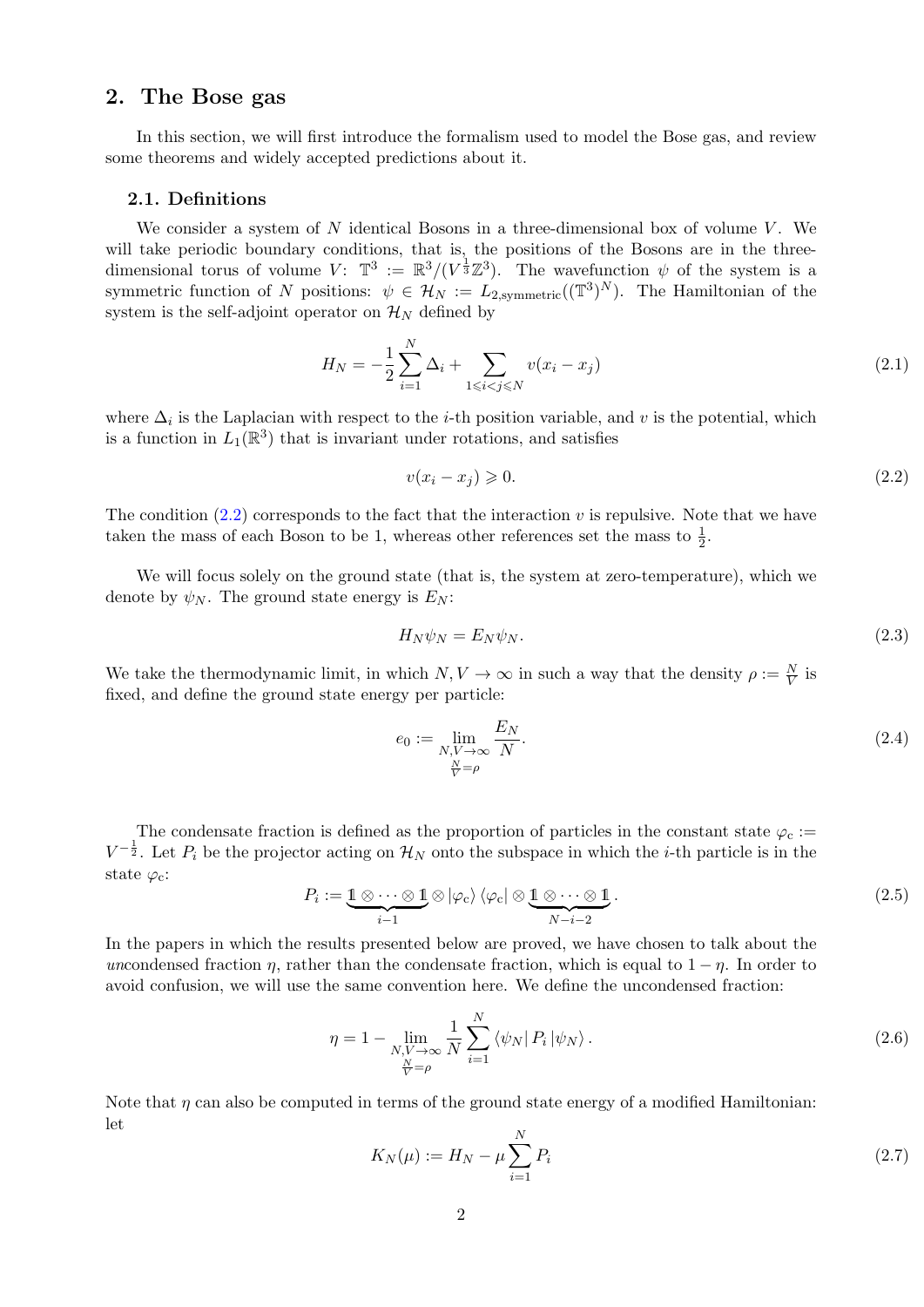and the associated ground state energy  $F_N(N)$  satisfying  $K_N(\mu)\Psi_N(\mu) = F_N(\mu)\Psi_N(\mu)$ . Since  $\partial_{\mu}\Psi_N$  is orthogonal to  $\Psi_N$ ,

$$
1 - \frac{1}{N} \sum_{i=1}^{N} \left\langle \psi_N | P_i | \psi_N \right\rangle = 1 + \frac{1}{N} \left. \partial_{\mu} \left\langle \Psi_N(\mu) | K_N(\mu) | \Psi_N(\mu) \right\rangle \right|_{\mu=0} = 1 + \left. \partial_{\mu} \frac{F_N(\mu)}{N} \right|_{\mu=0}.
$$
 (2.8)

The two-point correlation function is defined with respect to the zero-temperature canonical Gibbs measure:

<span id="page-3-2"></span>
$$
C_2(y - y') := \lim_{\substack{N, V \to \infty \\ \frac{N}{V} = \rho}} \sum_{i,j=1}^N \langle \psi_N | \delta(x_i - y) \delta(x_j - y') | \psi_N \rangle
$$
\n(2.9)

where  $\delta$  is the Dirac-delta function. Similarly to the uncondensed fraction,  $C_2$  can be computed by taking a functional derivative of the ground state energy with respect to the interaction potential. To make this apparent, it is convenient to first use the translation invariance of the system to write  $z \equiv y - y'$  and

$$
C_2(z) = \lim_{\substack{N,V \to \infty \\ N \equiv \rho}} \frac{1}{V} \int dy' \sum_{i,j=1}^N \langle \psi_N | \delta(x_i - z - y') \delta(x_j - y') | \psi_N \rangle \tag{2.10}
$$

so, for  $z \neq 0$ ,

<span id="page-3-3"></span>
$$
C_2(z) = \lim_{\substack{N,V \to \infty \\ \frac{N}{V} = \rho}} \frac{2}{V} \sum_{1 \le i < j \le N} \langle \psi_N | \delta(x_i - x_j - z) | \psi_N \rangle = \lim_{\substack{N,V \to \infty \\ \frac{N}{V} = \rho}} \frac{2}{V} \frac{\delta E_N}{\delta v(z)} = 2\rho \frac{\delta e_0}{\delta v(z)}.
$$
\n
$$
(2.11)
$$

#### <span id="page-3-0"></span>2.2. Results and predictions

The main difficulty in studying the repulsive Bose gas lies in the fact that Bosons interact. One can get around this difficulty when the density is sufficiently low, since in that case particles interact little. At very high densities, the Bose gas enters a *mean-field* regime [\[Se11\]](#page-22-6), in which the interactions can be replaced by an external field, and the problem reduces to a single-particle one which can readily be studied. Because of this, we have both rigorous results and good approximation schemes in the low density and in the high density regimes.

To study the Bose gas at low densities, Bogolyubov [\[Bo47\]](#page-21-7) introduced an approximation scheme that reduces the Hamiltonian to one that can be diagonalized explicitly [\[LSe05\]](#page-22-3), and thus leads to predictions about many observables, including the energy, condensate fraction, and two-point correlation function. These were derived in a seminal paper by Lee, Huang and Yang- [\[LHY57\]](#page-22-7), who found asymptotic expansions for the energy and condensate fraction, as well as the large distance behavior of the correlation function, among other results that will not be discussed here. The expansion of the energy  $(2.12)$  has been the subject of much investigation, and has finally been proved under mild assumptions on the potential, which we state in the following Theorem.

## $-$  Theorem 2.1 –  $(ILY98, YY09, FS20, BCS21)$  $(ILY98, YY09, FS20, BCS21)$  $(ILY98, YY09, FS20, BCS21)$  $(ILY98, YY09, FS20, BCS21)$  $(ILY98, YY09, FS20, BCS21)$

If  $v \in L_3(\mathbb{R}^3)$  is non-negative, spherically symmetric, compactly supported, and has a bounded scattering length, then

<span id="page-3-1"></span>
$$
e_0 = 2\pi \rho a \left( 1 + \frac{128}{15\sqrt{\pi}} \sqrt{\rho a^3} + o(\sqrt{\rho}) \right)
$$
 (2.12)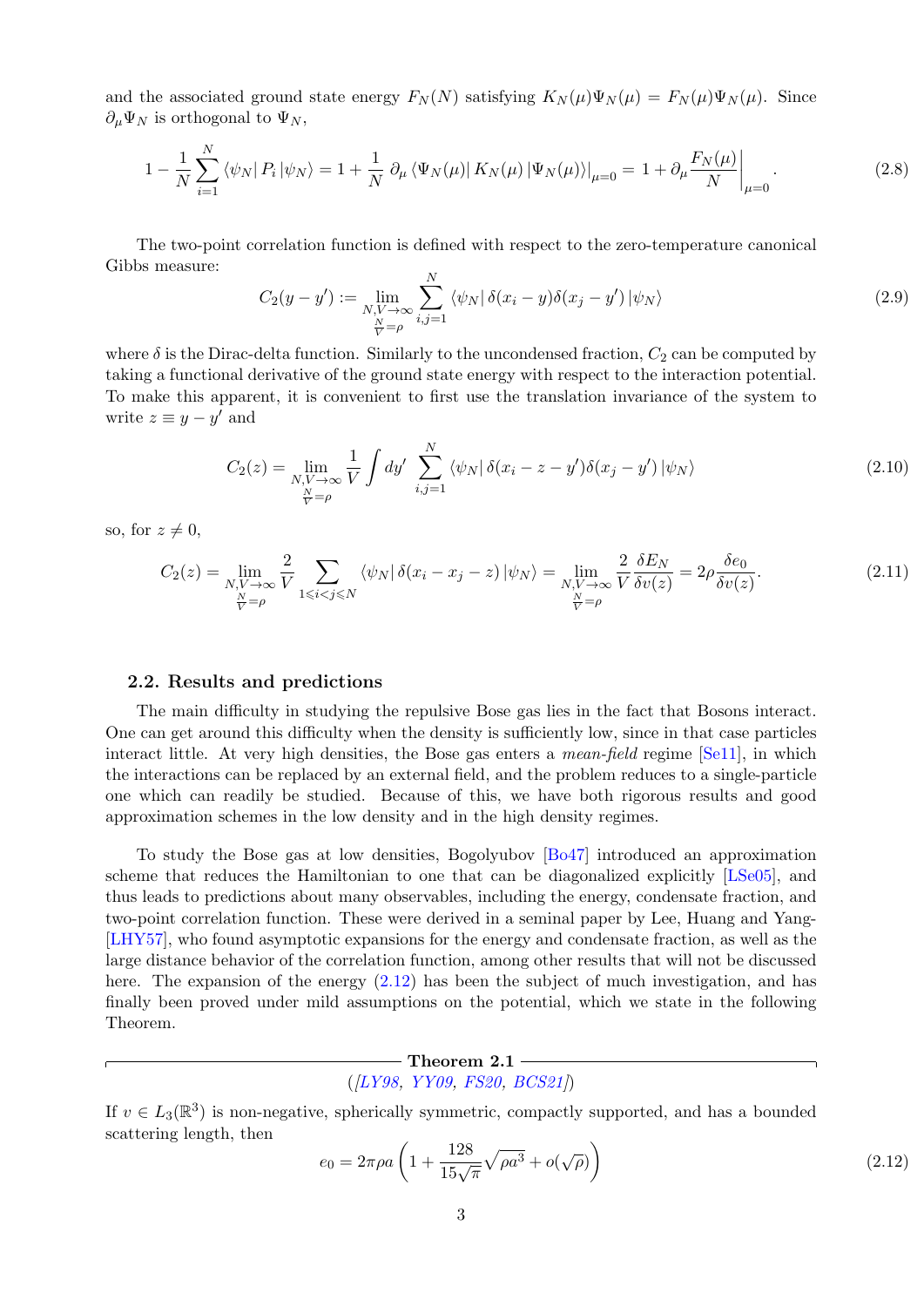The leading order  $2\pi\rho a$  was derived by Lieb and Yngvason [\[LY98\]](#page-22-1), which lead to a revival in the study of the Lee-Huang-Yang formula, which had been introduced over forty years prior. There were many improvements, leading first to an upper bound by Yau and Yin [\[YY09\]](#page-22-2), and later a lower bound by Fournais and Solovej [\[FS20\]](#page-21-1). The assumptions on the potential in [\[YY09\]](#page-22-2) were relaxed by Basti, Cenatiempo and Schlein [\[BCS21\]](#page-21-8). The condition that  $v \in L_3(\mathbb{R}^3)$  comes from the upper bound of  $[BCS21]$ ; the lower bound of  $[FS20]$  only requires v to be  $L_1$ . This is a rather unusual situation, in which the assumptions for the upper bound are stronger than for the lower bound. This discrepancy is even deeper than that: Fournais and Solovej have recently extended their lower bound to include hard-core interactions [\[FS21\]](#page-21-9), whereas the upper bound has not been proved to hold in that case (though it is expected to).

Bogolyubov theory predicts the following asymptotics for the uncondensed fraction at low densities.

> $-$  Conjecture 2.2  $([LHY57, (41)])$  $([LHY57, (41)])$  $([LHY57, (41)])$

If  $v \in L_1(\mathbb{R}^3)$  and  $v \geqslant 0$ , then as  $\rho \to 0$ ,

<span id="page-4-1"></span>
$$
\eta \sim \frac{8\sqrt{\rho a^3}}{3\sqrt{\pi}}\tag{2.13}
$$

where a is the scattering length of the potential  $[LSe05, Appendix C]$  $[LSe05, Appendix C]$ .

In particular, this implies that, as  $\rho \to 0$ ,  $\eta \to 0$ , which means that there is full condensation at zero-density. As was mentioned above, there is, as of this writing, no proof that Bose-Einstein condensation occurs at any finite density, so this conjecture has no proof. Recent progress has been made in the proof of complete condensation in the Gross-Pitaevskii regime [\[LS02,](#page-22-5) [BBe18\]](#page-21-6), in which the interaction scales with the potential: the scattering length decreases with  $N$ , which corresponds to an ultra-dilute limit.

Bogolyubov theory further predicts that the two-point correlation function decays as  $|x|^{-4}$ .

## <span id="page-4-0"></span> $-$  Conjecture 2.3  $(ILHY57, (48)$

If  $v \in L_1(\mathbb{R}^3)$  and  $v \geq 0$ , then as  $\sqrt{\rho a}|x| \to \infty$ ,

$$
\frac{1}{\rho^2}C_2(x) - 1 \sim \frac{16\rho a^3}{\pi^3(\sqrt{\rho a}|x|)^4}
$$
\n(2.14)

where a is the scattering length of the potential  $[LSe05, Appendix C]$  $[LSe05, Appendix C]$ .

At high densities, the system approaches a mean-field regime, and can readily be studied. The asymptotics for the energy are significantly simpler than for low density, and were proved by Lieb in 1963.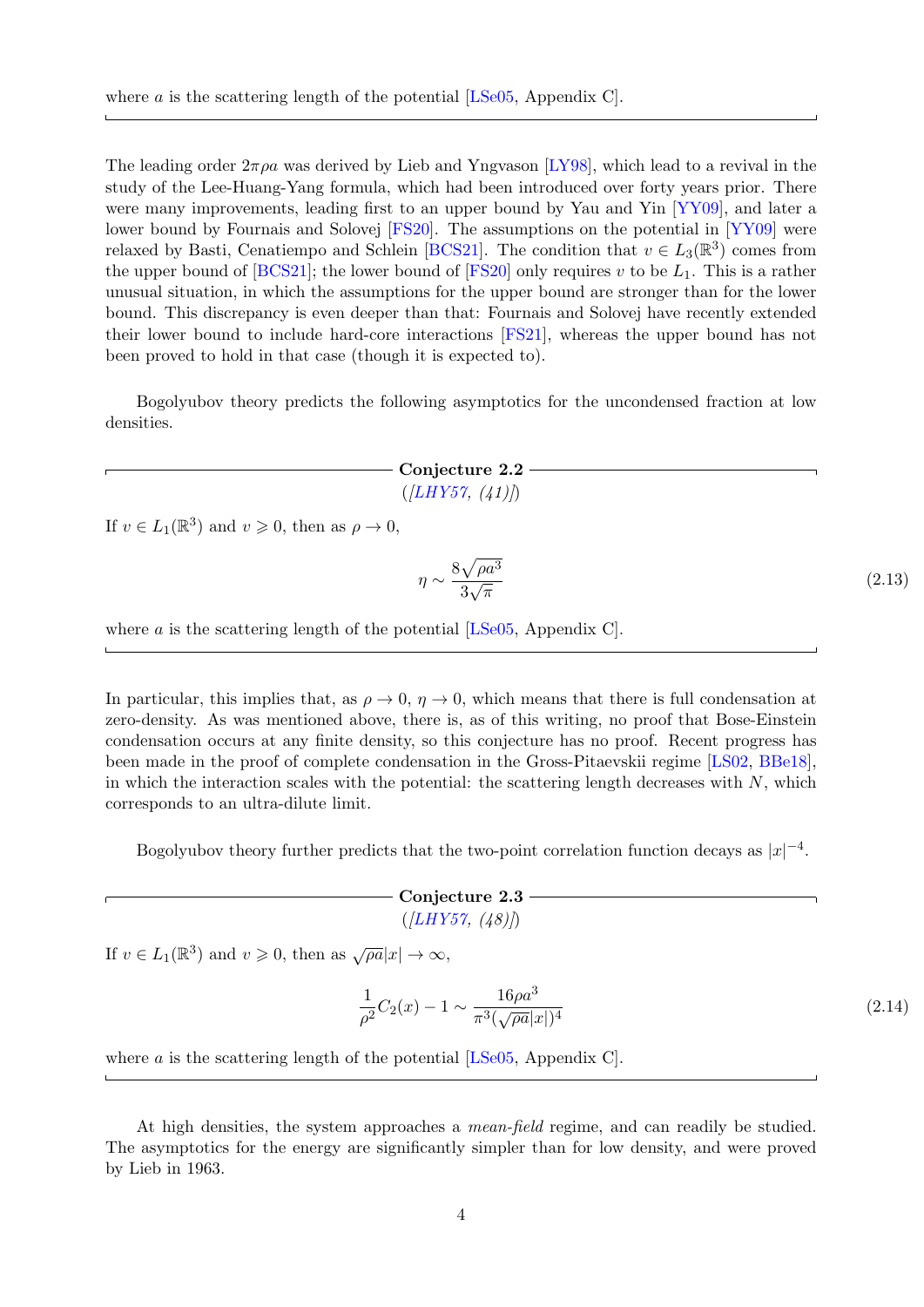#### Theorem 2.4

 $(ILi63, Appendix)$ 

If  $v \in L_1(\mathbb{R}^3)$ ,  $v \geq 0$ , and its Fourier transform  $\hat{v}$  is non-negative (v is then said to be of positive type), then, as  $\rho \to \infty$ ,

$$
e_0 \sim \frac{\rho}{2} \int dx \ v(x). \tag{2.15}
$$

The assumption that  $\hat{v} \ge 0$  is necessary as one can find counterexamples in which  $e_0$  grows slower than  $\rho$  at high densities for potentials that are not of positive type.

At high densities, since the system approaches a mean-field regime, it is expected that it should be completely condensed.

|                                                             | Conjecture 2.5        |        |
|-------------------------------------------------------------|-----------------------|--------|
| If $v \in L_1(\mathbb{R}^3)$ , then, as $\rho \to \infty$ , |                       |        |
|                                                             | $\eta \rightarrow 1.$ | (2.16) |
|                                                             |                       |        |

As in the low density regime, this conjecture has, as of this writing, not been proved.

## <span id="page-5-0"></span>3. The Simplified Approach

Let us now turn to the derivation of the Simplified Approach, following [\[Li63\]](#page-22-0). This derivation will involve a significant approximation, which has not been justified rigorously as of this writing. In this paper, we will not discuss how the approximation can be justified, rather the aim here is to study the Simplified Approach and use it as a tool to compute physical observables for the repulsive Bose gas. Justifying this approximation will be the goal of future work.

## <span id="page-5-1"></span>3.1. Derivation of the Simplified Approach from the Bose gas

We start with the eigenvalue equation  $(2.3)$ , and integrate both sides of the equation (which is formally identical to taking a scalar product with the constant function, which has non-trivial overlap with the condensate wavefunction), and find (using the symmetry under exchange of particles)

<span id="page-5-2"></span>
$$
\frac{E_N}{N} = \frac{(N-1)}{2} \int dx_1 dx_2 \ v(x_1 - x_2) \frac{\int dx_3 \cdots dx_N \ \psi_N(x_1, \cdots, x_N)}{\int dy_1 \cdots dy_N \ \psi_N(y_1, \cdots, y_N)}
$$
(3.1)

(note that the kinetic term vanishes, since it is the integral of an exact derivative). The crucial observation is that, since  $\psi_N$  is the ground state of the Hamiltonian, it is non-negative (this can be verified by checking that  $|\psi|$  has the same energy as  $\psi$ , and then using the Perron-Frobenius theorem to prove the uniqueness of the ground state), and so  $\psi/\int \psi$  can be interpreted as a probability distribution. In that language,  $\int dx_3 \cdots dx_N \psi / \int dy_1 \cdots dy_N \psi$  is the two-point correlation function of  $\psi/\int \psi$ . When defining these correlation functions, we actually normalize the integrals, which will allow us to keep track of volume factors more readily, and define

$$
g_N^{(n)}(x_1,\dots,x_n) := \frac{\int \frac{dx_{n+1}}{V} \dots \frac{dx_N}{V} \psi_N(x_1,\dots,x_N)}{\int \frac{dy_1}{V} \dots \frac{dy_N}{V} \psi_N(y_1,\dots,y_N)} = \frac{V^n \int dx_{n+1} \dots dx_N \psi_N(x_1,\dots,x_N)}{\int dy_1 \dots dy_N \psi_N(y_1,\dots,y_N)}
$$
(3.2)

in terms of which  $(3.1)$  becomes, using the translation invariance of the system to eliminate the integral over  $x_2$ ,

<span id="page-5-3"></span>
$$
\frac{E_N}{N} = \frac{N-1}{2V} \int dx \ v(x) g_N^{(2)}(x,0). \tag{3.3}
$$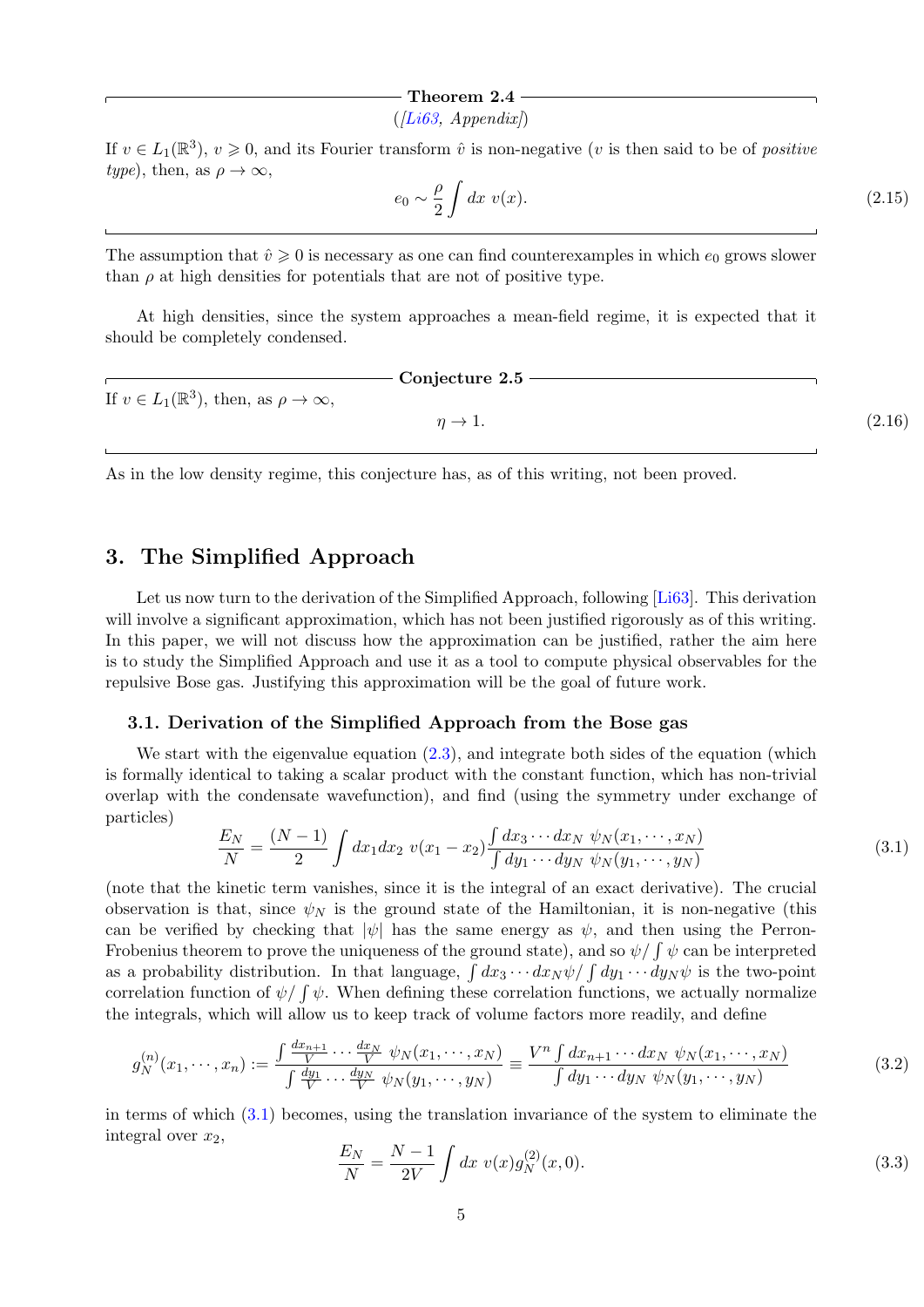Taking the thermodynamic limit, we find

<span id="page-6-5"></span><span id="page-6-3"></span>
$$
e_0 = \frac{\rho}{2} \int dx \ v(x) g^{(2)}(x) \tag{3.4}
$$

where  $g^{(2)}(x) := \lim_{N, V \to \infty} g_N^{(2)}$  $N^{(2)}(x,0).$ 

We have thus reduced the question of computing  $e_0$  to that of computing  $g^{(2)}(x)$ . To do so, we proceed in a similar fashion as before by integrating the eigenvalue equation  $(2.3)$ , but this time, we integrate over all variables but the first two, and find

$$
-\frac{1}{2}(\Delta_x + \Delta_y)g_N^{(2)}(x, y) + \frac{N-2}{V} \int dz \ (v(x-z) + v(y-z))g_N^{(3)}(x, y, z) ++v(x-y)g_2(x, y) + \frac{(N-2)(N-3)}{2V^2} \int dz dt \ v(z-t)g_N^{(4)}(x, y, z, t) = E_N g_N^{(2)}(x, y)
$$
\n(3.5)

where  $g_N^{(3)}$  $\frac{(3)}{N}$  and  $g_N^{(4)}$  $_N^{(4)}$  are defined in [\(3.2\)](#page-5-3). Thus, to compute  $g^{(2)}$  in this way, we need to compute  $g^{(3)}$  and  $g^{(4)}$ . One can iterate this procedure and define a *hierarchy* of equations to compute all the  $g^{(n)}$ , but this set of equations will be very difficult, if not impossible, to solve. Note that, by their definition [\(3.2\)](#page-5-3), the g's are not independent: for all  $m < n$ ,

$$
\int \frac{dx_{m+1}}{V} \cdots \frac{dx_n}{V} g_N^{(n)}(x_1, \cdots, x_n) = g_N^{(m)}(x_1, \cdots, x_m). \tag{3.6}
$$

We will proceed by making an approximation to express  $g^{(3)}$  and  $g^{(4)}$  in terms of  $g^{(2)}$ , that preserves some of the equalities in [\(3.6\)](#page-6-0).

## <span id="page-6-4"></span><span id="page-6-1"></span><span id="page-6-0"></span> $-$  Approximation 3.1  $-$

There exist two functions  $w, h : \mathbb{R}^3 \to \mathbb{R}$  such that

$$
g_N^{(3)}(x,y,z) = (1 - w(x-y))(1 - w(x-z))(1 - w(y-z)), \quad g_N^{(4)}(x_1, x_2, x_3, x_4) = \prod_{1 \le i < j \le 4} (1 - h(x_i - x_j)) \tag{3.7}
$$

in which  $w, h$  are chosen so that

$$
\int \frac{dz}{V} g_N^{(3)}(x, y, z) = g_N^{(2)}(x, y), \quad \int \frac{dzdt}{V^2} g_N^{(4)}(x, y, z, t) = g_N^{(2)}(x, y)
$$
\n(3.8)

and  $\int dx$  |1 –  $w(x)$ | and  $\int dx$  |1 –  $h(x)$ | are bounded uniformly in V.

Unfortunately, [\(3.8\)](#page-6-1) does not ensure that [\(3.6\)](#page-6-0) is satisfied, since  $\int \frac{dt}{V}$  $\frac{dt}{V} g^{(4)}(x, y, z, t)$  will not, in general, be equal to  $g^{(3)}(x, y, z)$ . One can then prove that  $(3.8)$  imposes an explicit expression of  $g_N^{(3)}$  $\frac{(3)}{N}$  and  $g_N^{(4)}$  $\binom{4}{N}$  in terms of  $g_N^{(2)}$  $\stackrel{(2)}{N}$ .

## —— Lemma 3.2 ——

$$
([Li63, (3.25), (3.28), (3.15)])
$$

Approximation [3.1](#page-6-0) implies that, provided  $\int dx |1 - g_N^{(2)}|$  $N^{(2)}(x,0)$  is bounded independently of V,

$$
w(x - y) = 1 - g_N^{(2)}(x, y) + O(V^{-1})
$$
\n(3.9)

and

<span id="page-6-2"></span>
$$
h(x - y) = 1 - g_N^{(2)}(x, y) + \frac{2}{V} g_N^{(2)}(x, y) \int dz \ (1 - g_N^{(2)}(x, z))(1 - g_N^{(2)}(y, z)) + O(V^{-2}). \tag{3.10}
$$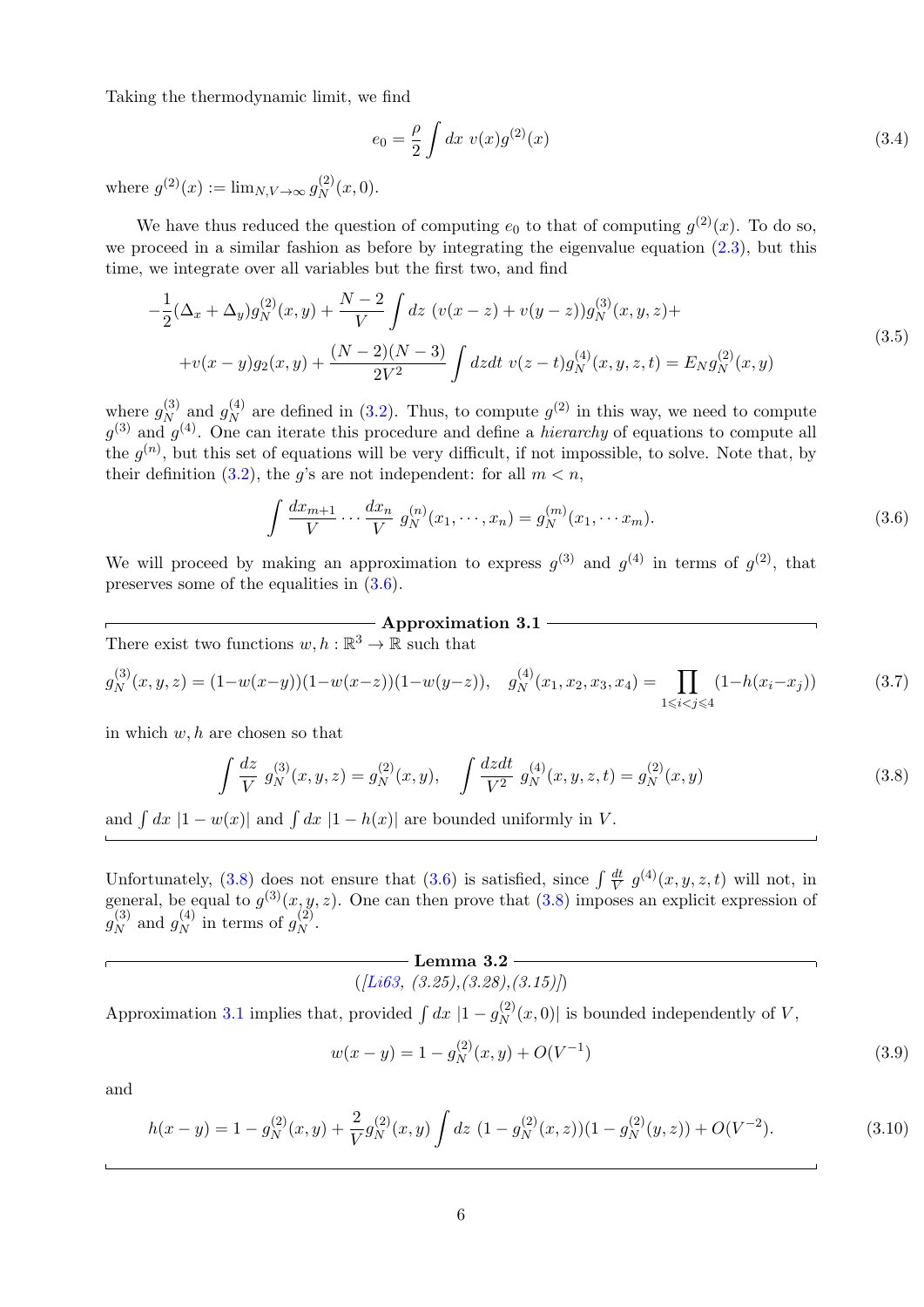Note that it is important to keep the term of order  $V^{-1}$  in  $(3.10)$ , since  $g_N^{(4)}$  $N_N^{(4)}$  appears in  $(3.5)$  in a term that is of order N. Thus, the approximation becomes

$$
g_N^{(3)}(x, y, z) \approx g_N^{(2)}(x, y)g_N^{(2)}(x, z)g_N^{(2)}(y, z) + O(V^{-1})
$$
\n(3.11)

and

$$
g_N^{(4)}(x_1, x_2, x_3, x_4) \approx \prod_{1 \le i < j \le 4} g_N^{(2)}(x_i - x_j) + O(V^{-1}).\tag{3.12}
$$

<span id="page-7-2"></span>Plugging these (with the  $V^{-1}$  correction in [\(3.10\)](#page-6-2)) into [\(3.5\)](#page-6-3) and taking the thermodynamic limit, we find the "Complete Equation" of the Simplified Approach. Before defining this equation, we first define

$$
u(x) := \lim_{\substack{N, V \to \infty \\ \frac{N}{V} = \rho}} (1 - g_N^{(2)}(x, 0))
$$
\n(3.13)

and recall the definition of the convolution operator

<span id="page-7-0"></span>
$$
f * g(x) := \int dy f(x - y)g(y).
$$
 (3.14)

#### $\,$  - Definition 3.3  $-$

(Complete Equation of the Simplified Approach)

$$
-\Delta u(x) = (1 - u(x)) \left( v(x) - 2\rho K(x) + \rho^2 L(x) \right)
$$
\n(3.15)

$$
K := u * S, \quad S(y) := (1 - u(y))v(y)
$$
\n(3.16)

<span id="page-7-3"></span><span id="page-7-1"></span>
$$
L := u * u * S - 2u * (u(u * S)) + \frac{1}{2} \int dy dz \ u(y)u(z - x)u(z)u(y - x)S(z - y).
$$
 (3.17)

Proceeding in this way, we have reduced the problem of the computation of the ground state energy of the Bose gas, by making Approximation [3.1,](#page-6-0) to solving a non-linear, non-local (because of the non-local nature of the convolution operator ∗) partial differential equation, that only involves functions of  $\mathbb{R}^3$ , that is we have reduced the problem to a single particle one. This type of reduction is done in many other contexts in physics, such as the Boltzmann equation, the Gross-Pitaevskii equation, the Hartree equation, the Thomas-Fermi equation, etc... However, one feature that makes the Simplified Approach stand out from these other effective equations is that, whenever an effective equation can be proved to be exact, it is usually in the limit of a parameter being very small or very large (for instance the Gross-Pitaevskii equation holds for very small densities [\[LS02\]](#page-22-5), the Hartree equation holds for very large densities [\[Se11\]](#page-22-6)), whereas, as we will see in the next section, the Simplified Approach is exact in both the low density and the high density regime.

This can be anticipated from the nature of Approximation [3.1.](#page-6-0) The factorization in [\(3.7\)](#page-6-4), remembering that  $g_N^{(n)}$  $N<sup>(n)</sup>$  is an *n*-point correlation function of a classical probability, is an *inde*pendence condition (in classical statistical mechanics, this is called clustering). The fact that particles at low density should be approximately independent is reasonable, since interactions are few and far between. At high density, the system should approach a mean-field regime, in which particles are effectively independent. However, making these arguments rigorous is still an open problem. In addition, as we will see in the next section, this approximation can also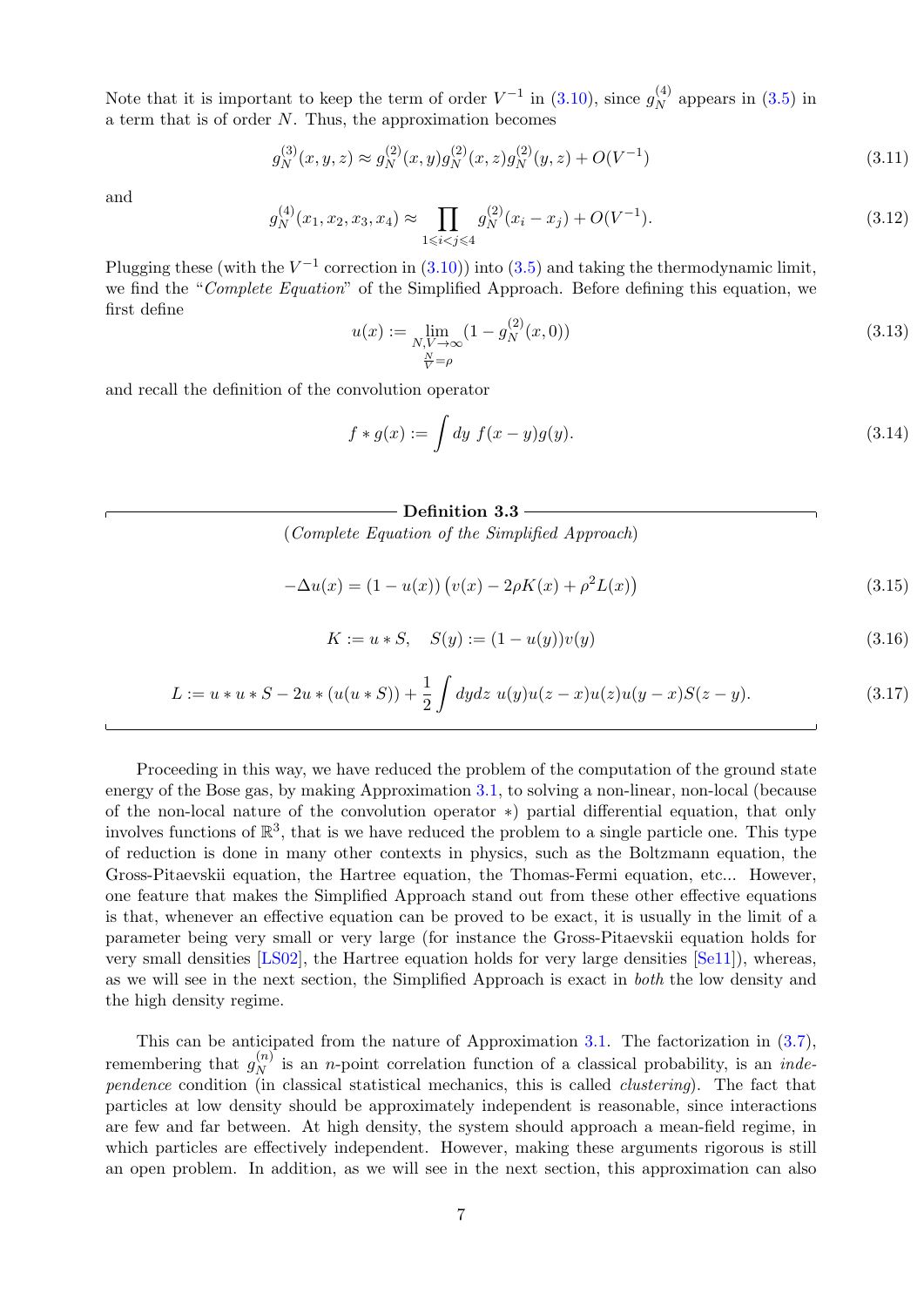be quantitatively very good, even at intermediate densities, where the approximation would be quite difficult to justify.

## <span id="page-8-0"></span>3.2. The Equations of the Simplified Approach

Before discussing the prediction of the Simplified Approach, we must first discuss the various equations that it consists of. So far, we have seen the *Complete Equation* in Definition [3.3,](#page-7-0) but this equation is rather difficult to deal with, both analytically and numerically. From a numerical point of view, it is costly to compute nested integrals: the method used to carry out the numerics is a Gaussian quadrature, in which each integral is replaced by a sum of  $N$  terms, and taking an integral in n variables requires  $N<sup>n</sup>$  points. In practice, a quintuple integral is near the upper limit of what is computable quickly on ordinary hardware (as of this writing). Several tricks are at our disposal to reduce the number of variables: in the case of a convolution, the integral is three dimensional, but by changing to *two-center bipolar coordinates*, we can reduce it to a double integral. In addition, the equation in Definition [3.3](#page-7-0) has fewer integrations in Fourier space, in which convolutions become products and vice versa. These allow us to reduce the computation to a sextuple integral (for details, see the documentation of the simplesolv software package [\[ss\]](#page-22-8)), which is still rather heavy to compute. However, the sextuple integral appears only in the last term in [\(3.17\)](#page-7-1), and if this term is dropped, we are left with only double integrals. We thus define an equation obtained from the Complete Equation in which we drop the last term in [\(3.17\)](#page-7-1), which we will call the "Big Equation".

# Definition 3.4

(Big Equation of the Simplified Approach)

$$
-\Delta u(x) = (1 - u(x)) \left( v(x) - 2\rho K_{\text{bigeq}}(x) + \rho^2 L_{\text{bigeq}}(x) \right)
$$
\n(3.18)

$$
K_{\text{bigeq}} := u * S, \quad S(y) := (1 - u(y))v(y)
$$
\n(3.19)

$$
L_{\text{bigeq}} := u * u * S - 2u * (u(u * S)). \tag{3.20}
$$

To evaluate the precision of this approximation, we have computed observables for the Complete Equation (the sextuple integral can be computed in under 24 hours provided the order  $N$  is chosen to be small enough), and found very good agreement.

Whereas the Big Equation is (somewhat) easily computable numerically (see the documentation of the simplesolv software package [\[ss\]](#page-22-8)), it remains rather difficult to study analytically. To simplify the equation, we will make two approximations. First, we assume that  $u(x) \ll 1$ , which is correct in the limit  $|x| \to \infty$ . This allows us to approximate

$$
(1 - u)(-2\rho K + \rho^2 L) \approx -2\rho K + \rho^2 L, \quad L \approx u * u * S.
$$
\n(3.21)

Second, we will replace  $S$  by a Dirac delta function (while preserving its integral):

$$
S(x) \approx \delta(x) \int dx \ S(x) \equiv \frac{2\tilde{e}}{\rho} \delta(x), \quad \tilde{e} := \frac{\rho}{2} \int dx \ S(x) \equiv \frac{\rho}{2} \int dx \ (1 - u(x))v(x). \tag{3.22}
$$

The idea behind this approximation is that, when  $|x|$  is large, S can be concentrated at the origin. Using this second approximation, we get

<span id="page-8-2"></span><span id="page-8-1"></span>
$$
K \approx \frac{2\tilde{e}}{\rho}u, \quad L \approx \frac{2\tilde{e}}{\rho}u * u
$$
\n(3.23)

which leads us to define the "Simple Equation" as follows.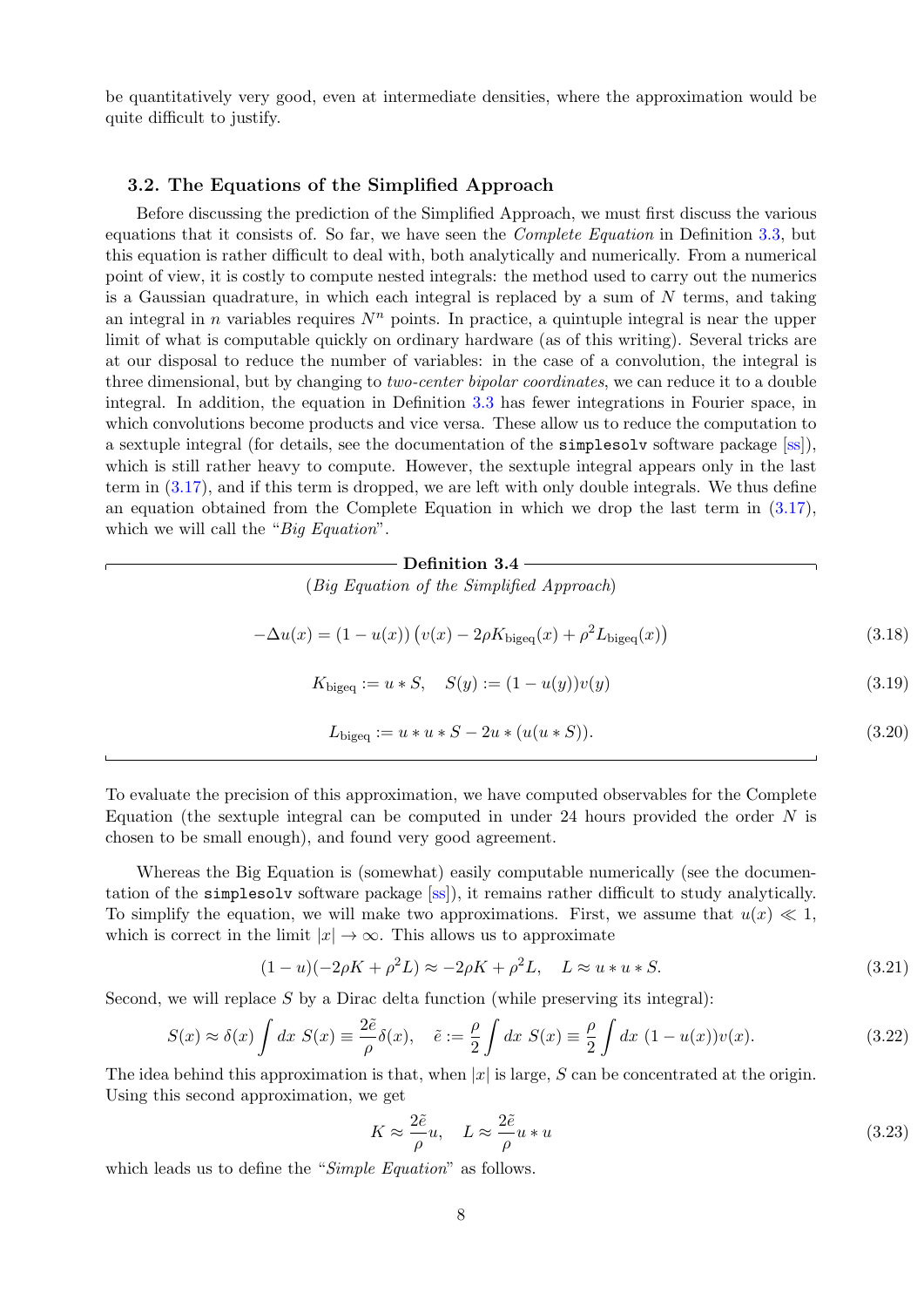#### Definition 3.5

(Simple Equation of the Simplified Approach)

$$
-\Delta u(x) = (1 - u(x))v(x) - 4\tilde{e}u(x) + 2\tilde{e}\rho u * u(x)
$$
\n(3.24)

$$
\tilde{e} := \frac{\rho}{2} \int dx \ (1 - u(x))v(x). \tag{3.25}
$$

<span id="page-9-2"></span>Finally, we define an intermediate equation, which is simpler than the Big Equation to compute, but has fewer approximations than the Simple Equation. As we will see below, this "Medium Equation" agrees quantitatively rather well with the Big Equation and the Bose gas. To define the Medium Equation, we make the approximation in [\(3.21\)](#page-8-1), but not [\(3.23\)](#page-8-2).

**Definition 3.6**  
\n(*Median Equation of the Simplified Approach*)  
\n
$$
-\Delta u(x) = (1 - u(x))v(x) - 2\rho u * S(x) + \rho^2 u * u * S(x)
$$
\n
$$
S(x) := (1 - u(x))v(x).
$$
\n(3.27)

## <span id="page-9-0"></span>4. Predictions of the Simplified Approach

In this section, we state the results and predictions we obtained for the Simplified Approach. We start with a theorem on the existence of solutions of the Simple Equation, and then move on to discuss predictions for the energy, condensate fraction, and two-point correlation function.

#### <span id="page-9-1"></span>4.1. Existence and Uniqueness

In order to state any theorem about the solutions of the equations of the Simplified Approach, we first need to prove that these exist. So far, we only have such a result for the Simple Equation, which holds in arbitrary dimension d.

> $-$  Theorem  $4.1 ([CJL20, Theorems 1.1, 1.3])$  $([CJL20, Theorems 1.1, 1.3])$  $([CJL20, Theorems 1.1, 1.3])$

If  $v \in L_1(\mathbb{R}^d) \cap L_p(\mathbb{R}^d)$  for  $p > \max\{\frac{d}{2}\}$  $\frac{d}{2}$ , 1} and  $v \ge 0$ , then [\(3.24\)](#page-9-2) has an integrable solution u satisfying  $0 \leq u(x) \leq 1$ .

The issue of the uniqueness of the solution is a bit more subtle, and to state it, let us first discuss the main points of the proof of this theorem. Equation [\(3.24\)](#page-9-2) contains two non-linear terms:  $2\tilde{e}\rho u * u$  and  $-4\tilde{e}u$ , since  $\tilde{e}$  depends on u. However, we can simplify this situation by changing our point of view on this equation. As is, the equation takes  $\rho$  as a parameter, and returns both  $\tilde{e}(\rho)$  and  $u(x)$ . But if we fix  $\tilde{e}$  as a parameter, and view [\(3.24\)](#page-9-2) as an equation that will return  $\rho(\tilde{e})$  and  $u(x)$ , then  $-4\tilde{e}u(x)$  becomes a linear term (and conveniently opens a gap in the Laplacian operator). Proceeding in this way, we can prove that the solution  $(\rho, u(x))$  exists, and is unique [\[CJL20,](#page-21-10) Theorem 1.3, Section 3]. To prove Theorem [4.1,](#page-9-1) we are left with proving that  $\tilde{e} \mapsto \rho(\tilde{e})$  can be inverted locally. This is the case because  $\rho(\tilde{e})$  is continuous, and goes from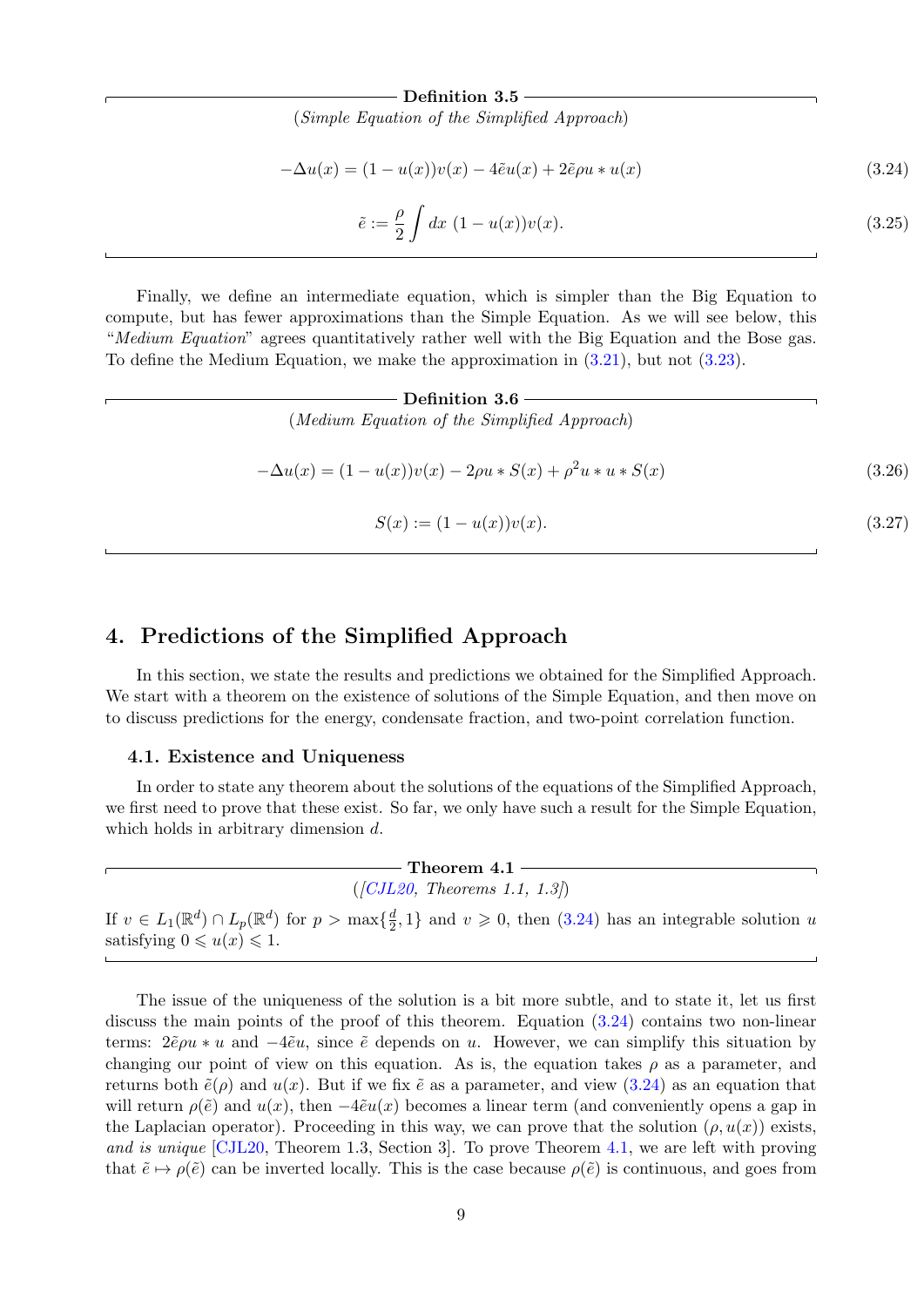0 to  $\infty$  [\[CJL20,](#page-21-10) Theorem 1.3]. However, proving that  $\rho(\tilde{e})$  is monotone is still open (though we expect it to be true), so we do not have a strong uniqueness statement, as it is a priori possible that a given value of  $\rho$  yields several  $\tilde{e}$ 's. On the other hand, the theorems stated in the following subsections hold for *any* solution of  $(3.24)$ , so if there were several solutions, they would share the properties we will state below.

In three dimensions, for small and large enough values of  $\tilde{e}$ , we have proved the monotonicity of  $\rho(\tilde{e})$ .

## - Theorem 4.2 - $([CJL21, Theorem 1.3])$  $([CJL21, Theorem 1.3])$  $([CJL21, Theorem 1.3])$

If  $(1+|x|^4)v \in L_1(\mathbb{R}^3) \cap L_2(\mathbb{R}^3)$ ,  $v \ge 0$ , and if

$$
\tilde{e} < \frac{\sqrt{2}\pi^3}{\|v\|_1^2}
$$
 or  $\tilde{e} > \frac{8\|v\|_2^4}{\pi^4}$ \n(4.1)

then  $\tilde{e} \mapsto \rho(\tilde{e})$  is monotone.

The proof of this theorem relies on the study of the operator

<span id="page-10-1"></span>
$$
\mathfrak{K}_{\tilde{e}} := (-\Delta + v + 4\tilde{e}(1 - \rho u_*))^{-1}
$$
\n(4.2)

which comes out naturally when differentiating u with respect to  $\tilde{e}$  (which is a natural thing to do to prove monotonicity). In particular, the proof relies on an estimate of  $\|\mathfrak{K}_{\tilde{e}}\psi\|_{\frac{4}{3}}$  [\[CJL21,](#page-21-11) Section 1.2] for  $\psi$ 's that integrate to zero. The Hardy-Littlewood-Sobolev (HLS) inequality would allow us to bound  $\|\mathfrak{K}_{\tilde{e}}\psi\|_{\frac{3}{2}+\epsilon}$ , which is insufficient, but HLS does not make use of the fact that  $\int \psi = 0$ . We proved a variant of the HLS inequality for functions that integrate to zero [\[CJL21,](#page-21-11) Theorem 1.13], which yields a usable bound.

## <span id="page-10-0"></span>4.2. Properties of the solution of the Simple Equation

Let us now review a few interesting properties of the solution  $u$  of the Simple Equation. We start with properties that hold in all dimensions.

## $-$  Lemma 4.3  $\overline{\phantom{a}}$

Under the assumptions of Theorem [4.1,](#page-9-1) in any dimension  $d \geq 1$ , if u is an integrable solution of the Simple Equation, then

- $u(x) \leq 1$  if and only if  $u(x) \geq 0$  [\[CJL20,](#page-21-10) Theorems 1.1, 1.2].
- $\int dx u(x) = \frac{1}{\rho}$  [\[CJL20,](#page-21-10) (1.7)].
- If  $u(x) \geq 0$ , then  $u(x) \geq (-\Delta + 4\tilde{e} + v)^{-1}v$  and  $\frac{\rho}{4} ||v||_1 \leq \tilde{e} \leq \frac{\rho}{2}$  $\frac{\rho}{2}||v||_1$  [\[CJL20,](#page-21-10) (1.18),(1.22)].

From now on, and until the end of this paper, we will focus on three dimensions. Let us start with the more significant result, which concerns the large  $|x|$  behavior of u.

# $-$  Theorem 4.4  $-$

 $(|CJL21, Theorem 1.2|)$ 

In the case  $d = 3$ , if u is a non-negative, integrable solution of the Simple Equation,  $v \ge 0$ , and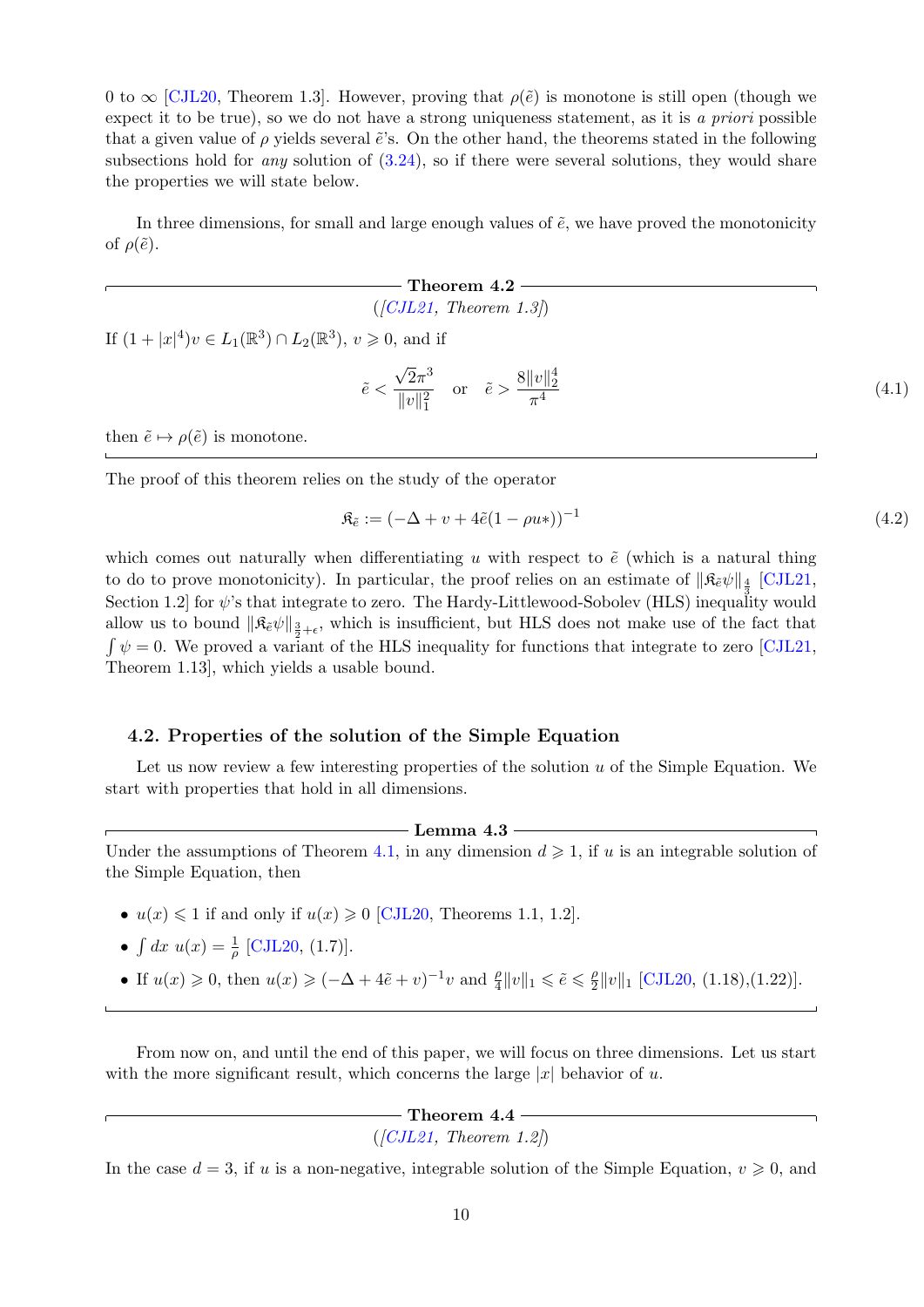$(1+|x|^4)v \in L_1(\mathbb{R}^3) \cap L_2(\mathbb{R}^3)$ , then

$$
\rho u(x) = \frac{\sqrt{2+\beta}}{2\pi^2\sqrt{\tilde{e}}} \frac{1}{|x|^4} + R(x)
$$
\n(4.3)

where  $\beta := \rho \int dx \, |x|^2 v(x) (1 - u(x))$  and  $|x|^4 R \in L_2(\mathbb{R}^3) \cap L_\infty(\mathbb{R}^3)$  uniformly in  $\tilde{e}$  on all compact sets. Furthermore, for any  $\rho_0 > 0$ , if  $\rho < \rho_0$ 

$$
u(x) \leqslant \frac{C}{\rho \tilde{e}^{\frac{1}{2}}|x|^4} \tag{4.4}
$$

for some C that only depends on  $\rho_0$ .

Up to the error term R, this shows that u decays as  $|x|^{-4}$ . It is quite natural that u should decay as a power law, since, at large |x|, u must decay at the same rate as  $u * u$  (see [\(3.24\)](#page-9-2)), which is the case for power laws (but not for, say, an exponential). One can also see that the power 4 is to be expected: defining  $f := 2\tilde{e}\rho(-\Delta + 4\tilde{e})^{-1}u$ , one easily checks [\[CJL20,](#page-21-10) (2.5)] that

<span id="page-11-0"></span>
$$
f \geqslant f * f, \quad \int dx \ f(x) = \frac{1}{2}.
$$
\n
$$
(4.5)
$$

Furthermore, one can prove that [\[CJe21,](#page-21-12) Theorem 2] any f satisfying  $(4.5)$  must also satisfy  $\int dx |x| f(x) = \infty$ , which suggests that f decays like  $|x|^{-4}$  (though it does not prove it:  $\int dx |x| f(x) = \infty$  alone does not mean that  $f \sim |x|^{-4}$ , and consequently that u does as well. The proof of Theorem [4.4](#page-10-0) follows a different line: we work in Fourier space, and study the small momentum behavior of u [\[CJL21,](#page-21-11) Section 2].

Before concluding this subsection, let us state some estimates on  $u$  which have been used to prove some of the theorems mentioned in this paper.

#### —— Lemma 4.5 —

Under the assumptions of Theorem [4.1,](#page-9-1) in the case  $d = 3$ , if u is a non-negative, integrable solution of the Simple Equation, then

• For  $1 \leqslant p < 3$ ,

$$
||u||_p \leqslant C_p \tilde{e}^{\frac{p-3}{2p}} ||v||_1 \tag{4.6}
$$

where  $C_p$  only depends on  $p$  [\[CJL21,](#page-21-11) Lemma 1.1].

• For large  $\rho$ , we can improve the bound [\[CJL21,](#page-21-11) Lemma 1.1]

$$
||u||_2 \leqslant \frac{1}{2\tilde{e}}||v||_2. \tag{4.7}
$$

• We have

$$
\|\partial_{\tilde{e}}u\|_2 \leqslant \frac{C}{\rho \tilde{e}^{\frac{1}{4}}}
$$
\n
$$
(4.8)
$$

for some C independent of  $\tilde{e}$  (which may depend on v) [\[CJL21,](#page-21-11) Lemma 1.11].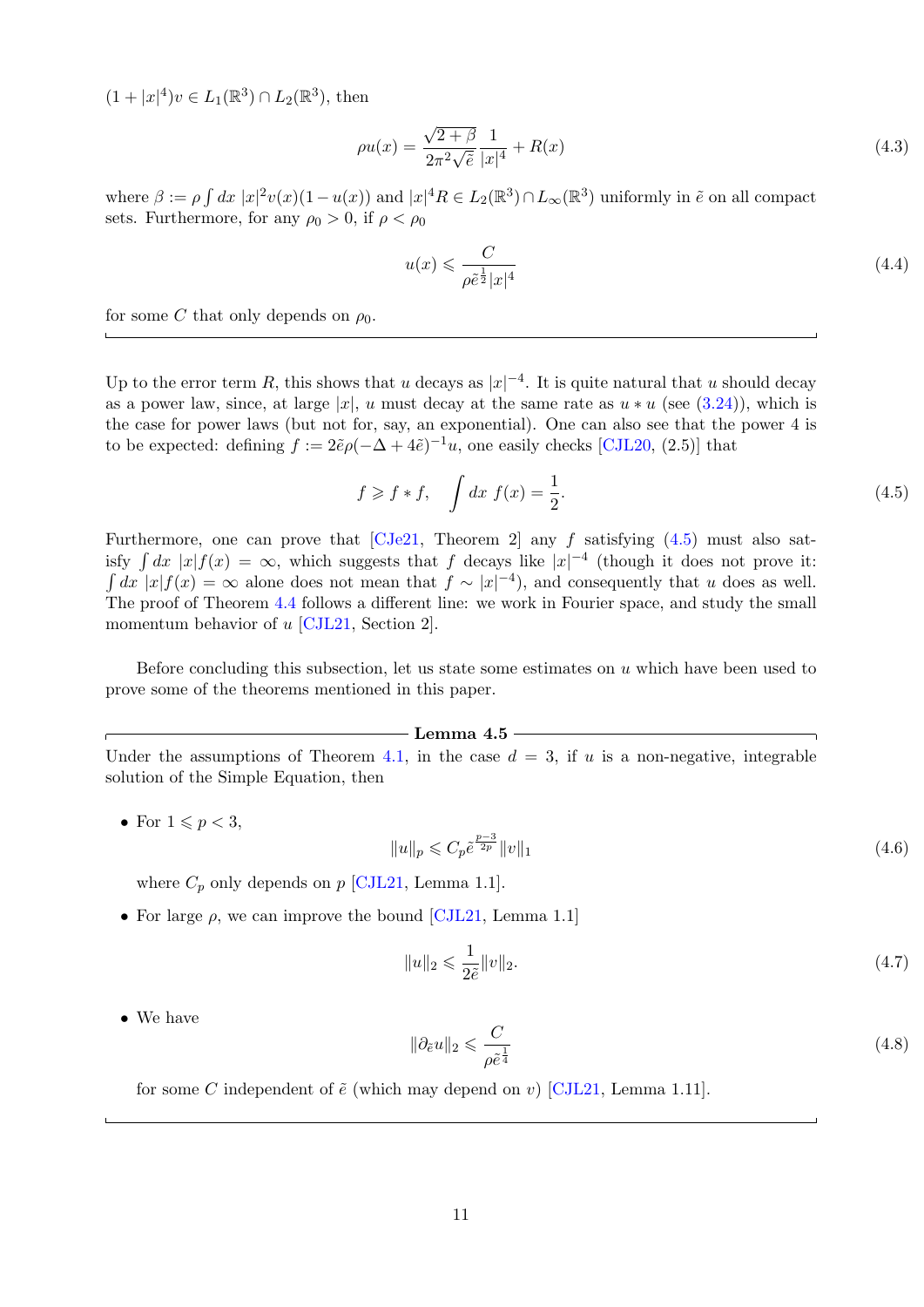## <span id="page-12-0"></span>4.3. Ground state energy

The Simplified Approach provides a natural prediction for the ground state energy perparticle (see  $(3.4)$  and  $(3.13)$ ):

<span id="page-12-2"></span>
$$
\tilde{e} = \frac{\rho}{2} \int dx \ (1 - u(x)) v(x). \tag{4.9}
$$

We use the tilde in the notation to indicate that this is a prediction of the Simplified Approach, as it distinguishes it form the exact ground state energy of the Bose gas  $e_0$ .

As was explained in Section [2,](#page-2-0) the ground state energy of the Bose gas has been computed at low and high densities, see Theorems [2.1](#page-3-0) and [2.4.](#page-4-0) We have proved that both of these asymptotic expansions hold for the prediction of the Simple Equation.

$$
\begin{array}{c} \mathbf{- Theorem\ 4.6} \\ ( [CJL20, \ Theorem\ 1.4] ) \end{array}
$$

For the Simple Equation, under the assumptions of Theorem [4.1](#page-9-1) for  $d = 3$ , as  $\rho \rightarrow 0$ ,

$$
\tilde{e} = 2\pi \rho a \left( 1 + \frac{128}{15\sqrt{\pi}} \sqrt{\rho a^3} + o(\sqrt{\rho}) \right) \tag{4.10}
$$

where a is the scattering length of the potential [\[LSe05,](#page-22-3) Appendix C], and as  $\rho \to \infty$ 

<span id="page-12-1"></span>
$$
\tilde{e} \sim_{\rho \to \infty} \frac{\rho}{2} \int dx \ v(x). \tag{4.11}
$$

It is rather striking that the Simple Equation agrees with the Bose gas both at high and low densities. Note, however, that whereas Theorem [2.4](#page-4-0) holds only for potentials of positive type (that is the Fourier transform of the potential  $\hat{v}$  is non-negative), [\(4.11\)](#page-12-1) holds regardless of the sign of  $\hat{v}$ . The asymptotic agreement at high densities therefore only holds for positive type potentials.

The proof of Theorem [4.6](#page-12-2) proceeds as follows [\[CJL20,](#page-21-10) Section 4]. The high density formula-[\(4.11\)](#page-12-1) is easy to prove, and follows from the fact that  $\int dx u(x) = \frac{1}{\rho}$ . To prove the low density expansion, we proceed in two steps: we first prove that the solution  $u$  is close to the function  $w$ defined by

$$
-\Delta w = (1 - u)v \tag{4.12}
$$

and then we show that w is close to the scattering solution  $\varphi$ , which solves

$$
-\Delta \varphi = (1 - \varphi)v.\tag{4.13}
$$

To prove the first of these, we work in Fourier space, where we find that small  $\rho$  corresponds to large momentum, so we can proceed by Taylor expansions. The second follows from direct computation.

Thus, the Simple Equation predicts the energy of the Bose gas at low and high densities (when the potential is of positive type). A natural next question is to study the prediction at intermediate densities. When  $\rho$  is neither large nor small, it becomes much more difficult to evaluate the energy exactly. Instead, we developed a software package, which we called **simpless** out [\[ss\]](#page-22-8), to compute the energy, and various other observables, numerically with high accuracy. For a more detailed discussion of the accuracy of the numerics, see Appendix [A1.](#page-18-0) For the graphs shown here, we chose the positive type potential  $v(x) = e^{-|x|}$ . The result is reported in Figure [4.1.](#page-13-1) We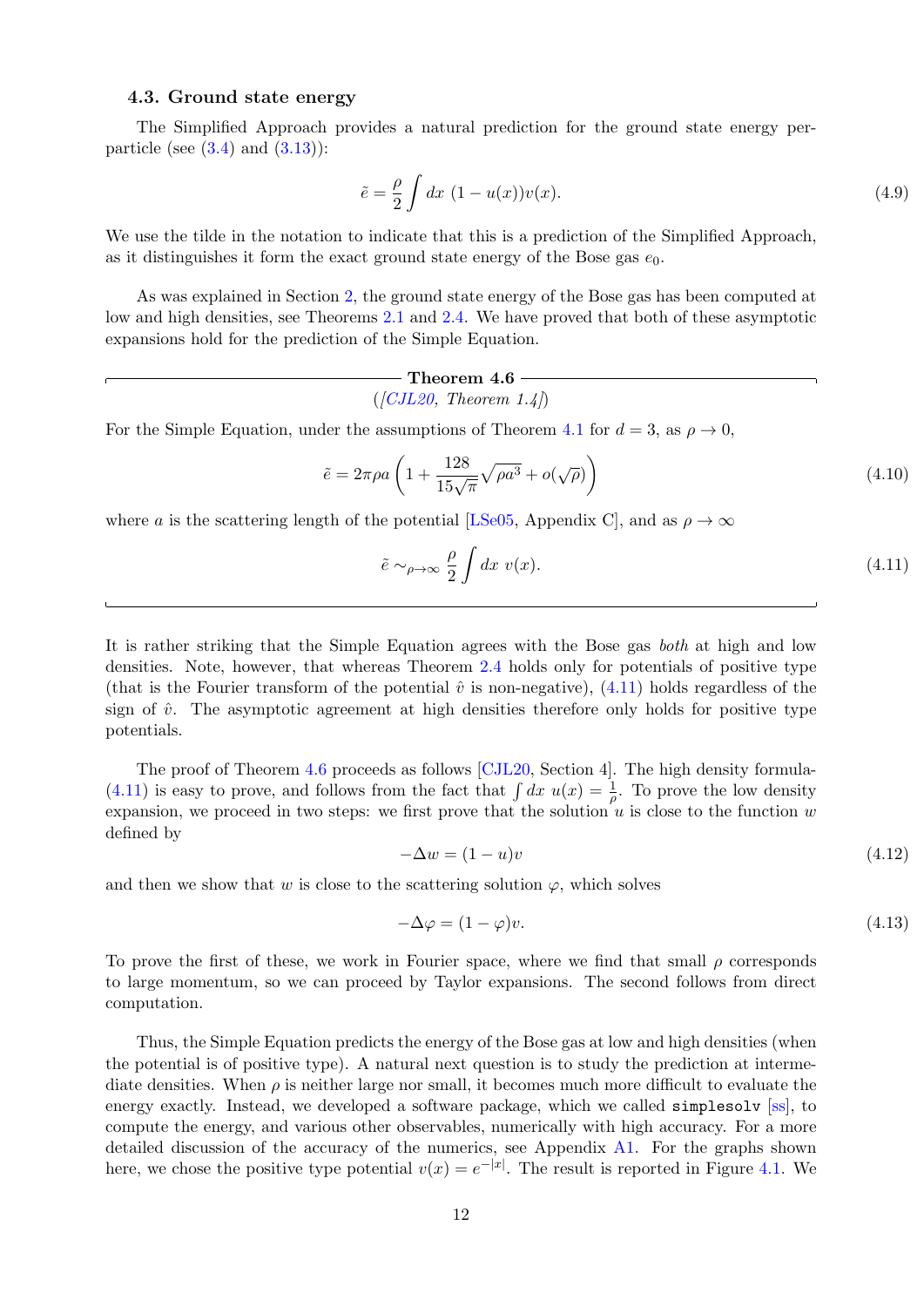computed the energy for the three equations in the Simplified Approach, and compared it to the prediction of a Quantum Monte Carlo simulation (QMC) [\[CHe21\]](#page-21-13). While the Simple Equation agrees with the QMC at low and high densities, it only does somewhat well at intermediate densities (with a maximal relative error of approximately 5%). However, the Medium Equation fits the QMC data significantly better (with a maximal relative error of around  $1\%$ ), and the Big Equation provides a remarkably good fit at *all* densities (with a maximal relative error of approximately 0.1%). This indicates that the Simplified Approach, and the Big Equation in particular, are capturing some of the physics of the Bose gas at all densities, at least in the case of positive type potentials.



<span id="page-13-1"></span>fig 4.1: [\[CHe21,](#page-21-13) Fig 1] The predictions of the energy per particle as a function of the density for the Simple Equation, Medium Equation, and Big Equation, compared to a Quantum Monte Carlo (QMC) simulation and the Lee-Huang-Yang (LHY) formula.

## <span id="page-13-0"></span>4.4. Condensate fraction

Whereas the Simplified Approach gives a natural prediction for the ground state energy, the condensate fraction must be computed in a more indirect way. Indeed, the Simplified Approach computes u, see [\(3.13\)](#page-7-2) and [\(3.2\)](#page-5-3), which is linear in  $\psi$ , whereas the condensate fraction is quadratic in  $\psi$ , see [\(2.6\)](#page-2-4). However, as was shown in [\(2.8\)](#page-3-2), the condensate fraction can also be computed as the derivative of the ground state energy of a modified Hamiltonian. The procedure to compute the condensate fraction in the Simplified Approach is to re-derive the equations of the Simplified Approach for the modified Hamiltonian, and then differentiate the prediction of the energy  $f(\mu)$ that ensues:

<span id="page-13-2"></span>
$$
\tilde{\eta} = 1 + \partial_{\mu} \tilde{f}(\mu)|_{\mu=0}.\tag{4.14}
$$

We find that the effect of modifying the Hamiltonian on the Simplified Approach equations is to formally add  $2\mu$  to  $-\Delta$  in [\(3.15\)](#page-7-3) [\[CHe21,](#page-21-13) (35)]:

$$
-\Delta u(x) + 2\mu u(x) = (1 - u(x)) \left( v(x) - 2\rho K(x) + \rho^2 L(x) \right)
$$
\n(4.15)

and consequently, for the Simple Equation,

$$
-\Delta u(x) + 2\mu u(x) = (1 - u(x))v(x) - 4\tilde{e}u(x) + 2\tilde{e}\rho u * u(x).
$$
\n(4.16)

Whereas the condensate fraction has not been evaluated exactly for the Bose gas, even at low densities, Bogolyubov theory predicts an asymptotic formula which we stated in Conjecture [2.2.](#page-3-1) For the Simple Equation, this formula can be shown to hold.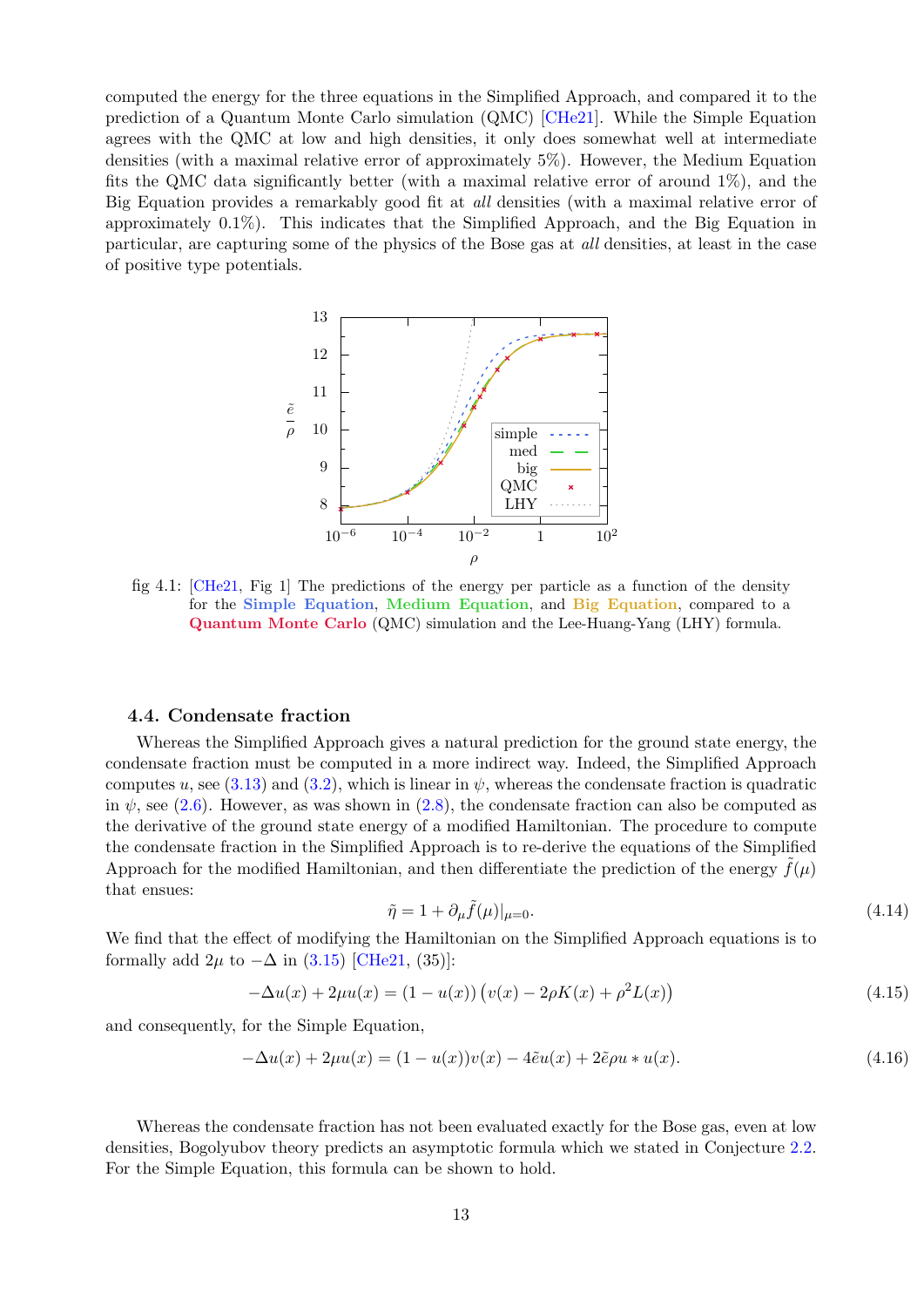## Theorem 4.7 -

 $([CJL21, Theorem 1.6])$  $([CJL21, Theorem 1.6])$  $([CJL21, Theorem 1.6])$ 

For the Simple Equation, if  $(1+|x|^4)v(x) \in L_1(\mathbb{R}^3) \cap L_2(\mathbb{R}^3)$  and  $v \geq 0$ , as  $\rho \to 0$ ,

$$
\tilde{\eta} \sim \frac{8\sqrt{\rho a^3}}{3\sqrt{\pi}}\tag{4.17}
$$

where a is the scattering length of the potential [\[LSe05,](#page-22-3) Appendix C].

To prove this theorem, we compute  $\partial_{\mu}u$  by differentiating [\(4.16\)](#page-13-2) with respect to  $\mu$ , and find-[\[CJL21,](#page-21-11) Theorem 1.6, Section 5]

$$
\tilde{\eta} = \frac{\rho \int dx \ v(x) \mathfrak{K}_{\tilde{e}} u(x)}{1 - \rho \int dx \ v(x) \mathfrak{K}_{\tilde{e}} (2u - \rho u * u)(x)}
$$
(4.18)

where  $\mathfrak{K}_{\tilde{e}}$  is defined in [\(4.2\)](#page-10-1). We then switch to Fourier space, where, as for the energy, small  $\rho$ corresponds to large momentum, and compute these integrals.

The Simple Equation yields the same prediction as Bogolyubov theory at low density. As we did for the ground state energy, we will now turn our attention to intermediate densities, though, here again, we will have to limit ourselves to a numerical analysis using simplesolv [\[ss\]](#page-22-8). (Note that, in simpless lv, the derivative with respect to  $\mu$  is carried out formally, and not numerically as a finite difference, and the condensate fraction is expected to be computed just as accurately as the energy.) For this graph, we take a slightly smaller potential:  $v(x) = \frac{1}{2}e^{-|x|}$ (as the potential gets larger, the agreement between the Simplified Approach and the Bose gas gets worse and worse, so we chose a smaller potential to highlight the difference in the accuracies of the various equations in the Simplified Approach). The result is reported in Figure [4.2.](#page-14-0) We find that for all of the equations of the Simplified Approach, the predictions for the condensate fraction agree with Bogolyubov theory at low density, and return to full condensation ( $\tilde{\eta} = 0$ , recall that  $\eta$  is the uncondensed fraction) at high density. At intermediate density, the Simple Equation does not do very well, but the Medium and Big Equations are rather accurate, though not nearly as accurate as for the energy. We note that the uncondensed fraction goes through a maximum, which is reproduced fairly accurately by the Medium and Big Equations. The physical significance of this maximum is yet to be investigated. As we will see in the next subsection, looking at the two-point correlation function near the maximal density reveals some non-trivial physical behavior in certain cases.



<span id="page-14-0"></span>fig 4.2: [\[CHe21,](#page-21-13) Fig 3] The predictions of the condensate fraction as a function of the density for the Simple Equation, Medium Equation, and Big Equation, compared to a Quantum Monte Carlo (QMC) simulation and the Bogolyubov prediction (Bog).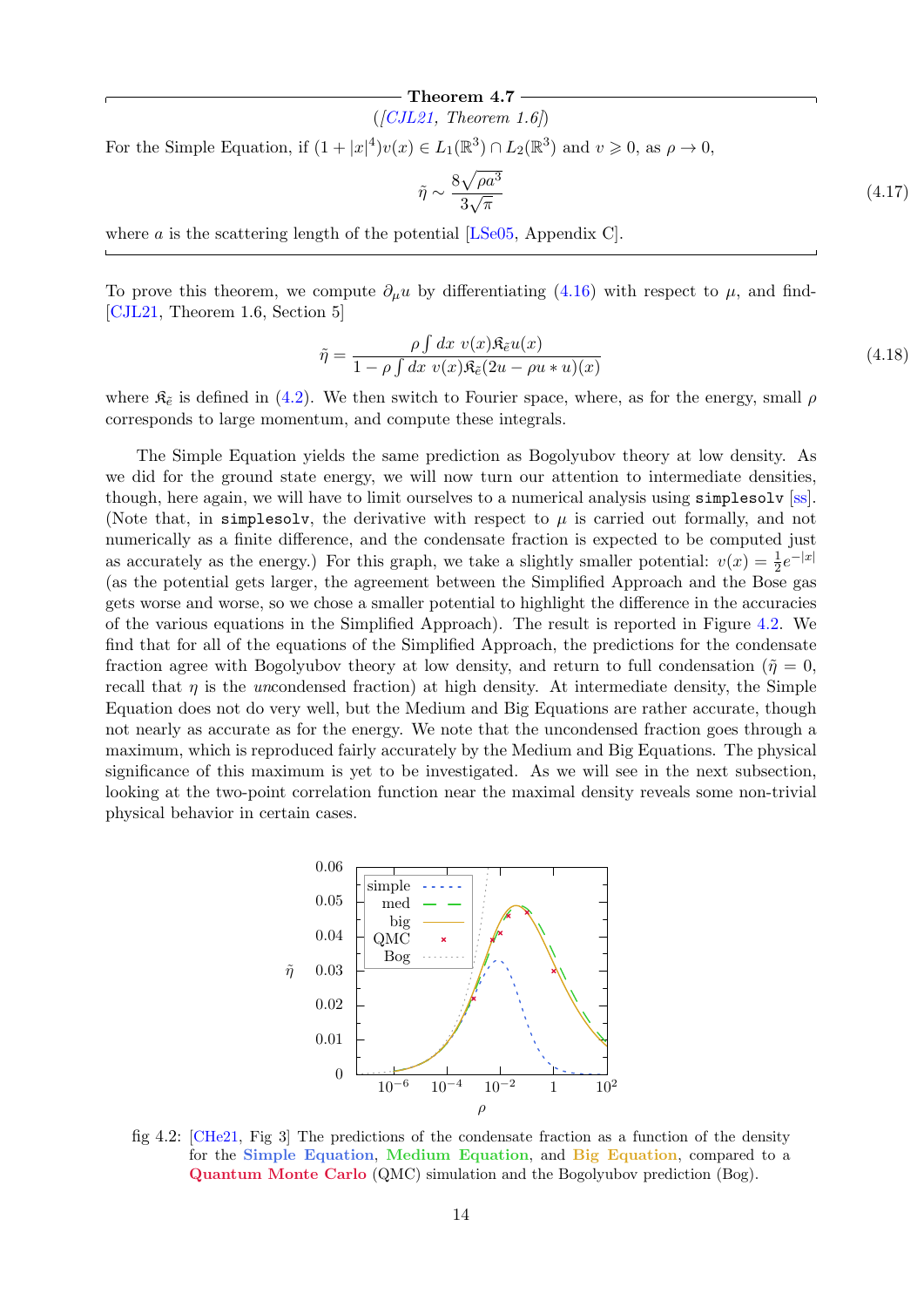#### <span id="page-15-0"></span>4.5. Two-point correlation function

Similarly to the condensate fraction, the two-point correlation function cannot be evaluated directly from  $u$ , but instead is computed by differentiating the energy: following the procedure in [\(2.11\)](#page-3-3), it is natural to define the prediction of the Simplified Approach for the two-point correlation function as

<span id="page-15-1"></span>
$$
\tilde{C}_2(z) = 2\rho \frac{\delta \tilde{e}}{\delta v(z)}.
$$
\n(4.19)

As was the case for the condensate fraction, there are no exact estimates for the two-point correlation function of the Bose gas, but the large distance behavior has been predicted to be  $|x|^{-4}$  (see Conjecture [2.3\)](#page-4-1). We can prove that this is the case for the prediction of the Simple Equation.

 $-$  Theorem 4.8  $-$ Under the assumptions of Theorem [4.1,](#page-9-1) and if  $(1+|x|)^6 v(x) \in L_1(\mathbb{R}^3)$ ,

$$
\lim_{|x| \to \infty} |x|^4 \left| \frac{\tilde{C}_2}{\rho^2} - 1 - r(x) \right| < \infty \tag{4.20}
$$

where  $|x|^4 r \in L_2(\mathbb{R}^3) \cap L_\infty(\mathbb{R}^3)$ .

This result has not been published until now, but its proof can be found in Appendix [A2.](#page-19-0) It is based on a formula for  $\tilde{C}_2$  from [\[CHe21,](#page-21-13) (45)]:

$$
\tilde{C}_2(x) := \rho^2 (1 - u(x)) + \rho^2 \frac{\mathfrak{K}_{\tilde{e}} v(x)(1 - u(x)) - 2\rho u * \mathfrak{K}_{\tilde{e}} v(x) + \rho^2 u * u * \mathfrak{K}_{\tilde{e}} v(x)}{1 - \rho \int dx \ v(x) \mathfrak{K}_{\tilde{e}} (2u(x) - \rho u * u(x))}
$$
\n(4.21)

where  $\mathfrak{K}_{\tilde{e}}$  is defined in [\(4.2\)](#page-10-1), which one obtains by taking the functional derivative with respect to v in  $(3.24)$ .

Using [\(4.19\)](#page-15-1), it is rather easy (and quick) to compute the prediction of the two-point correlation function for the equations in the Simplified Approach numerically. In doing so, we found an intriguing physical phenomenon at intermediate densities. The phenomenon was observed for the potential  $v(x) = 16e^{-|x|}$  (and seems to be absent for  $e^{-|x|}$ ). The result is shown in Figure [4.3.](#page-16-2) We find that for the Medium and Big Equations, there is a higher probability of finding two particles separated by a certain length than any other. This indicates a phase resembling a liquid, in which there is no long range order, but particles are likely to find themselves separated by similar distances. We have verified that this phenomenon also occurs for the Monte Carlo simulation of the Bose gas. It is notably absent from the prediction of the Simple Equation though, which provides further evidence that the Big and Medium Equations reproduce the physics of the Bose gas more accurately than the Simple Equation. The phenomenon also disappears for smaller as well as larger densities, which is consistent with the presence of a phase transition. While our analysis of this phase is still in its early stages, this phenomenon is is rather intriguing, and shows how interesting the intermediate density regime might be.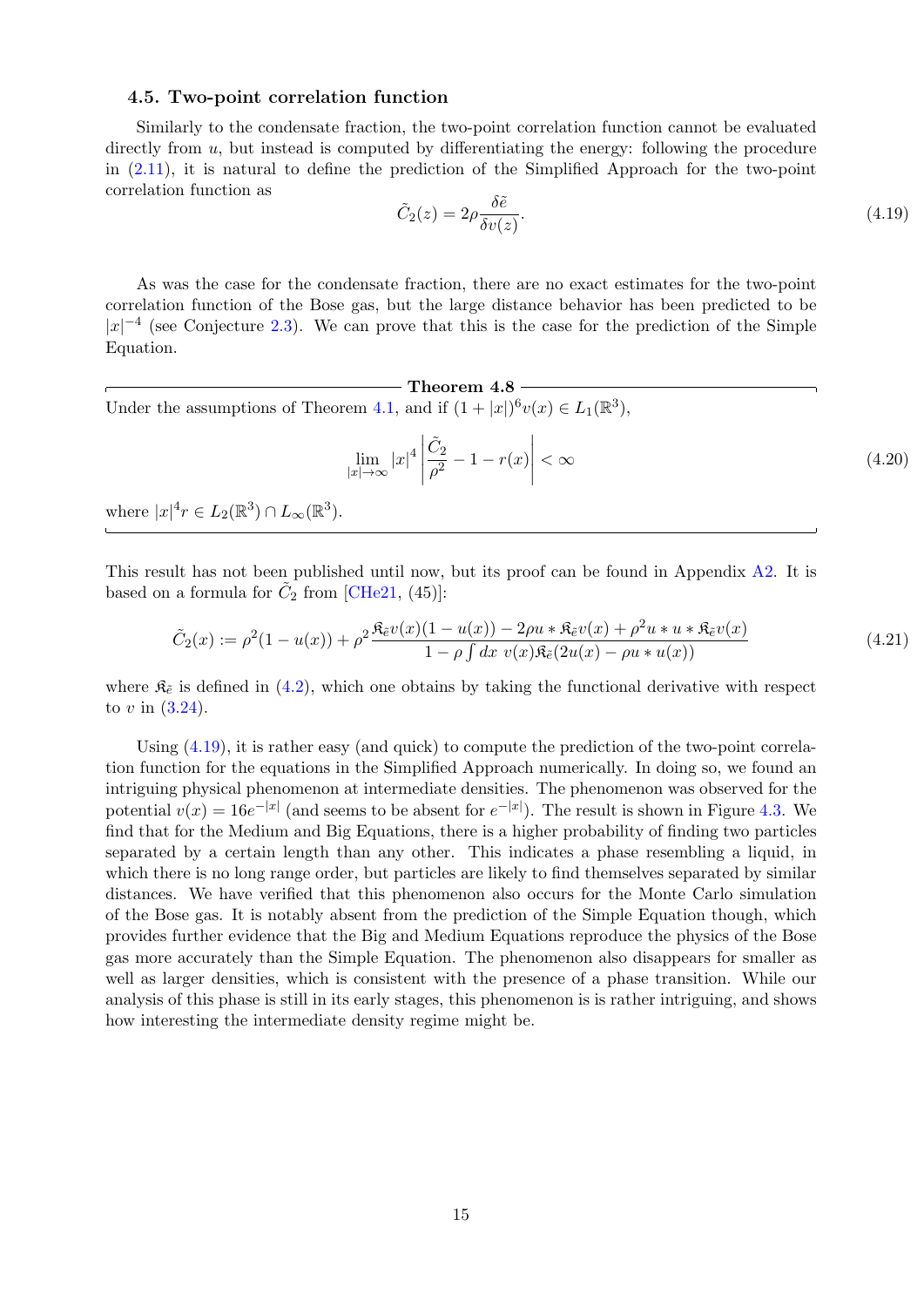

<span id="page-16-2"></span>fig 4.3: [\[CHe21,](#page-21-13) Figure 5] The predictions of the two-point correlation function as a function of x at  $\rho = 0.02$  for  $v(x) = 16e^{-|x|}$  for the Simple Equation, Medium Equation, and Big Equation, compared to a Quantum Monte Carlo (QMC) simulation.

## <span id="page-16-0"></span>5. Conclusion and open problems

## <span id="page-16-1"></span>5.1. Summary

The Bose gas is a system that is simple to define, and yet is an accurate model for some real-world physical systems. It has a rich phenomenology, and has proven to be quite difficult to study, at least in the presence of interactions. We have discussed a family of effective equations for the Bose gas which are much simpler to study, both analytically (for the Simple Equation) and numerically, and reproduce some of the intriguing features of the Bose gas. What is unique about these effective equations is that they are accurate both at low and at high densities, and have even given us insight on the behavior of the system at intermediate densities.

Among these equations, the only one we can study analytically is the Simple Equation. This equation yields a prediction for the ground state energy of the Bose gas which reproduces all the known results about the ground state energy of the Bose gas, both at low and high densities (for potentials of positive type). Furthermore, we have proved that it reproduces the Bogolyubov prediction for the condensate fraction, as well as the rate of decay of two-point correlation functions. On the other hand, the approach used to derive the Simple Equation is quite different from Bogolyubov theory, so there is hope that it will give us a new approach to proving properties for the Bose gas, such as Bose-Einstein condensation.

Deriving the Simple Equation goes through several uncontrolled approximations, and we have introduced two other equations which are still simple enough to be solved numerically efficiently, but require fewer approximations, and so reproduce the physics of the Bose gas more accurately. We have found that they both (to varying degrees) give good qualitative and quantitative agreement for potentials of positive type, in the entire range of densities. In particular, the Medium and Big Equations provide us with useful tools to study the Bose gas at intermediate densities, in a regime that has not been studied in the past. We have found promising preliminary results about the physics of the Bose gas at intermediate densities, which suggests the presence of a liquid-type phase.

The assumptions on the potential required for the Simplified Approach to provide accurate results are that  $v(x) \geq 0, v \in L_1(\mathbb{R}^3) \cap L_{\frac{3}{2}+\epsilon}(\mathbb{R}^3)$  (some results also require stronger decay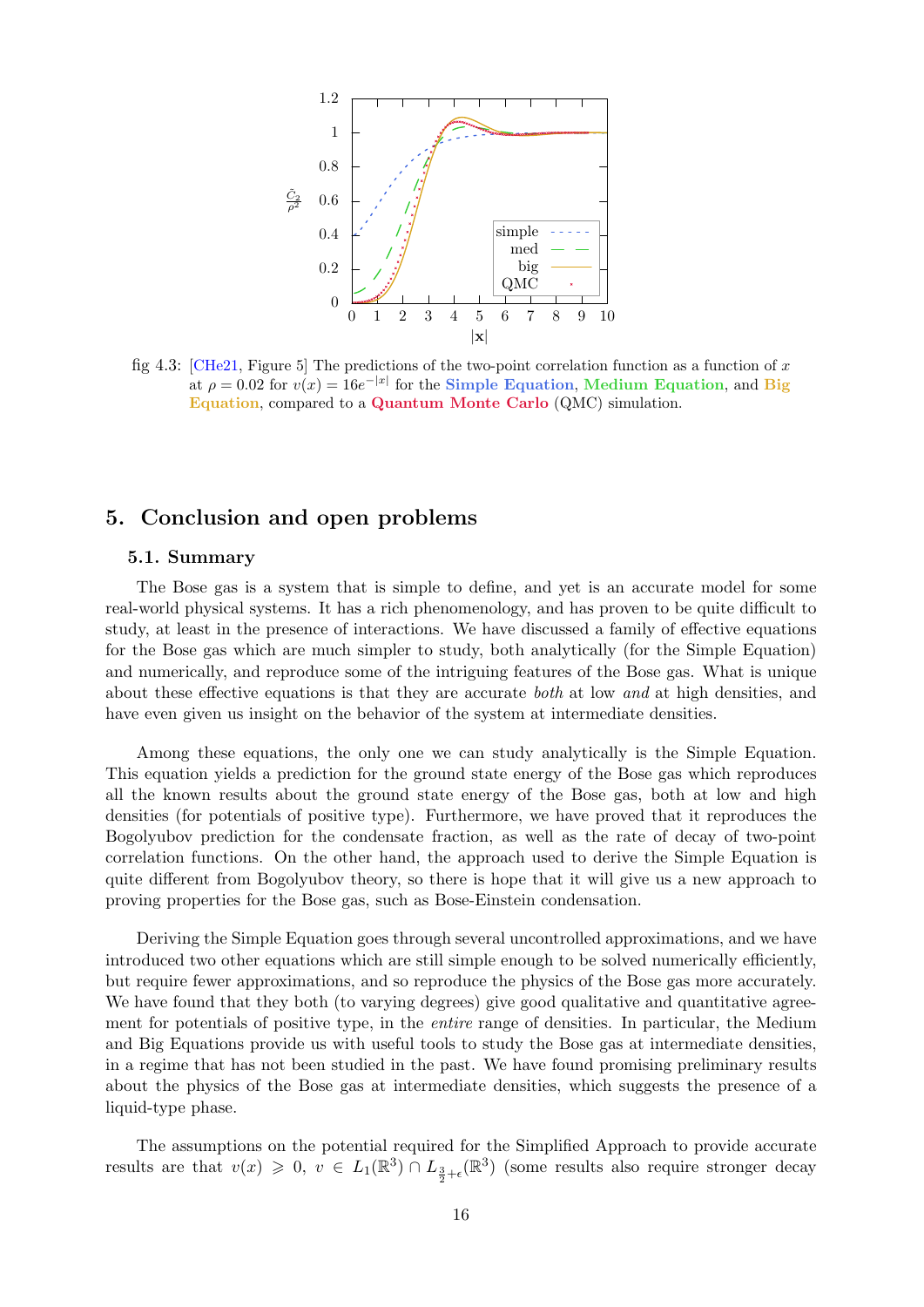properties, see above), and that the potential be of positive type (its Fourier transform should be non-negative). The latter assumption is rather restrictive, and excludes a number of physical systems such as Helium IV gases. On the other hand, from a mathematical point of view, it is easy to construct such potentials. As stated here, our results require the potential not to have a hard core, however, most of the results in the present paper can be extended easily to the hard core case.

#### <span id="page-17-0"></span>5.2. Open problems

There are still a number of interesting unanswered questions about the Simplified Approach to the Bose gas. One is the uniqueness of the solution of the Simple Equation. As was explained in Section [4.1,](#page-9-1) we currently only have a weak notion of uniqueness, in which a density  $\rho$  could yield several different values of the energy. To prove the uniqueness, it would suffice to prove that the energy is a monotone increasing function of the density, which is true for the repulsive Bose gas. We have proved the monotonicity of the energy only for small and large densities [\[CJL21,](#page-21-11) Theorem 1.3. A related question is to prove that  $\rho e(\rho)$  is a convex function of  $\rho$ . Physically, this is equivalent to the compressibility of the gas being positive (which is certainly the case). We have proved this convexity only for small density [\[CJL21,](#page-21-11) Theorem 1.5].

All the analytical results we have managed to prove so far concern the Simple Equation, but as we saw, the Medium and Big Equations reproduce the physics of the Bose gas much more accurately. An interesting open problem is to prove the existence of solutions for these equations. Numerically, we construct the solutions using the Newton algorithm. It would suffice to prove that this algorithm converges, and we have found in practice that it does so for a wide variety of initializations.

Another direction to investigate is whether the Simplified Approach can yield results for the Bose gas. For instance, we have observed numerically that the Simple Equation predicts an energy which is larger than the energy of the Bose gas. If such a statement could be proved, it would provide us with an upper bound on the energy that would hold at all densities. It would also give us the Lee-Huang-Yang formula [\(2.12\)](#page-3-1) as an upper bound at low densities, and since the Simple Equation can be studied for hard core potentials, it would fill in a gap in our current knowledge on the ground state energy at low densities. The difficulty here is that the Simplified Approach does not provide an Ansatz for the ground state wavefunction. Such an Ansatz could be obtained from the solution u using a Bijl-Dingle-Jastrow function  $\left| \underline{B}\right|$ i40, [Di49,](#page-21-15) [Ja55\]](#page-22-9) (sometimes referred to simply as a Jastrow function), but evaluating the energy of such a wavefunction is not an easy task.

An important open problem is to estimate the error made by the approximations leading to the Simplified Approach. This would allows us to estimate how far the predictions of the Simplified Approach are from the Bose gas. Another intriguing open question is whether the Simplified Approach can be extended to excited states, or to a thermal state. However, the derivation of the Simplified Approach only specializes to the ground state through the fact that the wavefunction is non-negative, which allows for the probabilistic interpretation of the correlation functions  $g_N^{(n)}$  $N<sub>N</sub>$  to hold. At the moment, it is not clear how to adapt this to excited states.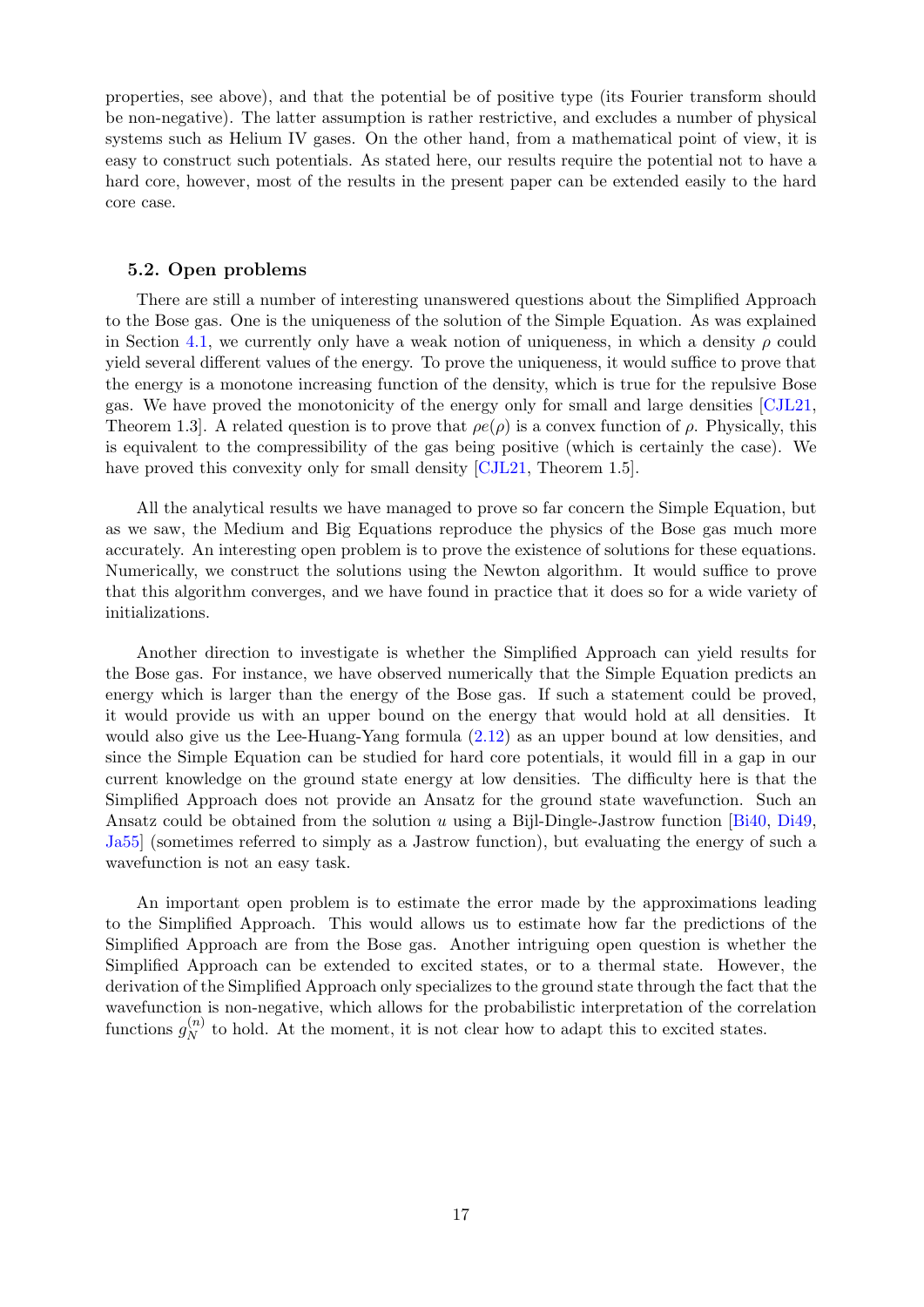# Appendices

## <span id="page-18-0"></span>A1. Some comments on numerical computations

To carry out the numerical computations, we wrote a software package called simplesolv [\[ss\]](#page-22-8), which is available for download from

#### <http://ian.jauslin.org/software/simplesolv>

and is released under the Apache 2.0 open source license. It is written in the julia programming language, and requires the julia interpreter to run. The documentation that is bundled with the software contains information on how to use the software, as well as detailed descriptions of the computations involved.

simplesolv can compute the solution to any of the equations in the Simplified Approach (as well as any interpolation between the Complete Equation and the Simple Equation. It can compute various observables: the ground state energy per particle, the condensate fraction, the two-point correlation function, and the momentum distribution, as well as the solution  $u(x)$ and its Fourier transform  $\hat{u}(k)$ . Seven different potentials are built in, and it is rather simple to program custom potentials. In addition, simplesolv can compute solutions of the Simple Equation with a hard core potential.

The computations are carried out in Fourier space, where there are fewer convolutions. Momentum space is compactified using the transformation  $|k| \mapsto \frac{1-|k|}{1+|k|}$ . Integrals are computed using Gauss quadratures, which consist in a replacing integrals by sums, in which the integrands are evaluated at carefully chosen points  $|k_i|$ . The error of Gauss quadratures decays exponentially with the number of sample points (provided the integrand is analytic). In the case of the Simple and Medium Equations, we represent the solution  $\hat{u}$  as a vector whose components are  $\hat{u}(k_i)$ , where the  $k_i$  are the points defined by the Gauss quadrature algorithm. Due to the fact that these equations do not involve convolutions in Fourier space, the solution  $\hat{u}$  only ever needs to be evaluated at  $k_i$ , and so representing  $\hat{u}$  by this finite-dimensional vector works well. In the case of the Big Equation, which involves convolutions in Fourier space, we need an interpolation scheme to evaluate  $\hat{u}$  away from  $k_i$ . We chose the Chebyshev polynomial approximation, whose error in  $L_{\infty}$  norm decays exponentially with the order of the polynomials (in the case of analytic functions). In order to avoid boundary effects propagating to all momenta, we split momentum space into intervals (called "splines"), and expand into Chebyshev polynomials inside each interval. The Complete Equation is treated similarly, although computation times increase dramatically.

Having specified the solution  $\hat{u}$  by a finite-dimensional vector, we solve the equations using the Newton algorithm, which has a super-exponential rate of convergence. The algorithm is run until the Newton step becomes smaller than a specified tolerance. For the Simple and Medium Equations, the Newton algorithm is initialized with the scattering solution, whereas for all other equations, it is initialized with the solution of the Medium Equation.

There is a significant difference in the run-time for the different equations. The Simple and Medium Equations are significantly faster than the Big Equation, which itself is significantly faster than the Complete Equation. As we saw in the discussion above, the Medium Equation is rather accurate, and it is one of the quickest and easiest to solve numerically.

For readers interested in reproducing the numerical results presented here and in [\[CHe21\]](#page-21-13), the values of all parameters are available, bundled with the preprints, at the following websites: for [\[CHe21\]](#page-21-13):

<http://ian.jauslin.org/publications/20chjl> and for the present paper:

<http://ian.jauslin.org/publications/22j>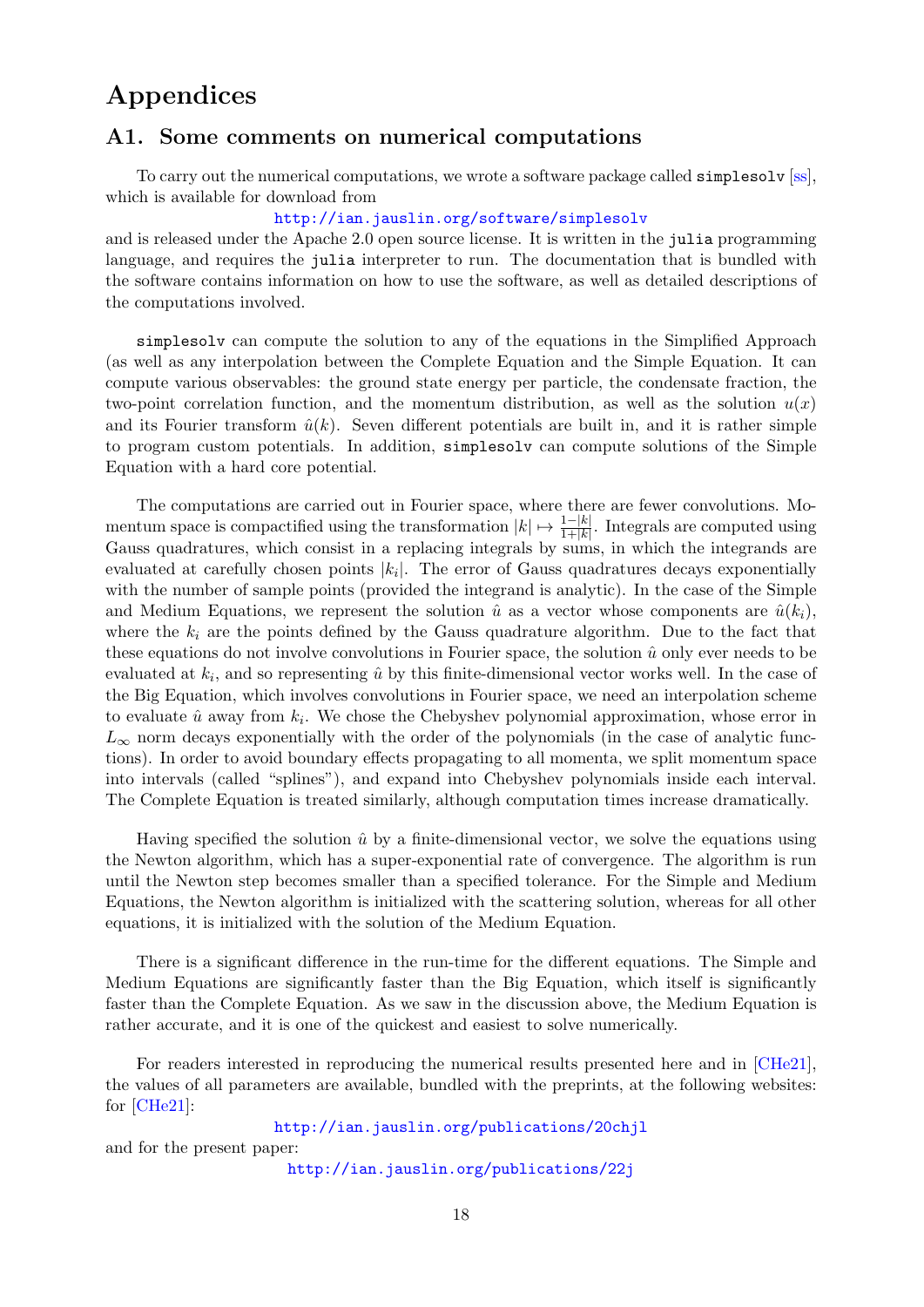In each case, the relevant information can be found in the file ./figs/\*.fig/Makefile where the commands that were run to obtain graphs are written out.

## <span id="page-19-0"></span>A2. Decay of the two-point correlation function

In this appendix, we prove Theorem [4.8.](#page-15-1)

Let

$$
\sigma := \frac{1}{1 - \rho \int dx \ v(x) \mathfrak{K}_{\tilde{e}}(2u(x) - \rho u * u(x))}
$$
(A2.1)

in terms of which

$$
\frac{\tilde{C}_2}{\rho^2} - 1 = -u(x) - \sigma u(x)\mathfrak{K}_{\tilde{e}}v(x) + \sigma \Phi(x)
$$
\n(A2.2)

with

$$
\Phi(x) := \mathfrak{K}_{\tilde{e}}v(x) - 2\rho u * \mathfrak{K}_{\tilde{e}}v(x) + \rho^2 u * u * \mathfrak{K}_{\tilde{e}}v(x) = \mathfrak{K}_{\tilde{e}}v * (\delta - \rho u) * (\delta - \rho u)(x)
$$
\n(A2.3)

where  $\delta(x)$  is the Dirac delta function. Note that  $|x|^4u \in L_{\infty}(\mathbb{R}^3)$  (see Theorem [4.4\)](#page-10-0). Furthermore,  $\mathfrak{K}_{\tilde{e}}v \in L_2(\mathbb{R}^3) \cap L_\infty(\mathbb{R}^3)$  (see [\[CJL21,](#page-21-11) Lemma 1.10]), so

$$
|x|^4 \left( \frac{\tilde{C}_2(x)}{\rho^2} - (1 - u(x)) - \sigma \Phi(x) \right) = -|x|^4 \sigma \mathfrak{K}_{\tilde{e}} v(x) =: |x|^4 r(x) \in L_2(\mathbb{R}^3) \cap L_\infty(\mathbb{R}^3). \tag{A2.4}
$$

We now turn to the asymptotics of  $\Phi$ .

1 - First note that, by the resolvant identity,

$$
\mathfrak{K}_{\tilde{e}}v = \mathfrak{Y}_{\tilde{e}}(v(1 - \mathfrak{K}_{\tilde{e}}v)), \quad \mathfrak{Y}_{\tilde{e}} := (-\Delta + 4\tilde{e}(1 - \rho u_*))^{-1}.
$$
\n(A2.5)

Let

<span id="page-19-1"></span>
$$
w := v(1 - \mathfrak{K}_{\tilde{e}}v) \tag{A2.6}
$$

which, by [\[CJL21,](#page-21-11) Lemma 1.10], satisfies  $0 \leq w \leq 1$  and  $w \in L_1(\mathbb{R}^3)$ . In terms of w,

$$
\Phi(x) = \mathfrak{Y}_{\tilde{e}} w * (\delta - \rho u) * (\delta - \rho u)(x) = w * (\delta - \rho u) * \mathfrak{Y}_{\tilde{e}} (\delta - \rho u)(x).
$$
\n(A2.7)

We will now compute the decay of

$$
\Psi(x) := \mathfrak{Y}_{\tilde{e}}(\delta - \rho u) \tag{A2.8}
$$

and show that

$$
|\Psi(x)| \leqslant \frac{(\text{const.})}{|x|^6}.\tag{A2.9}
$$

In Fourier space,

$$
4\tilde{e}\hat{\Psi} = \frac{1 - \rho \hat{u}}{\kappa^2 + (1 - \rho \hat{u})} = \frac{1}{1 + \frac{\kappa^2}{1 - \rho \hat{u}}}, \quad \kappa := \frac{|k|}{2\sqrt{\tilde{e}}}.
$$
\n(A2.10)

We bound

$$
||x|^6 \Psi \le ||\Delta_k^3 \hat{\Psi}||_1 = \frac{2\pi}{\sqrt{\tilde{e}}} \int d\kappa \ \kappa^2 \left| \partial_\kappa^6 \hat{\Psi} + \frac{6}{\kappa} \partial_\kappa^5 \hat{\Psi} \right|.
$$
 (A2.11)

**2** - We bound  $\partial_{\kappa}^n \hat{\Psi}$ .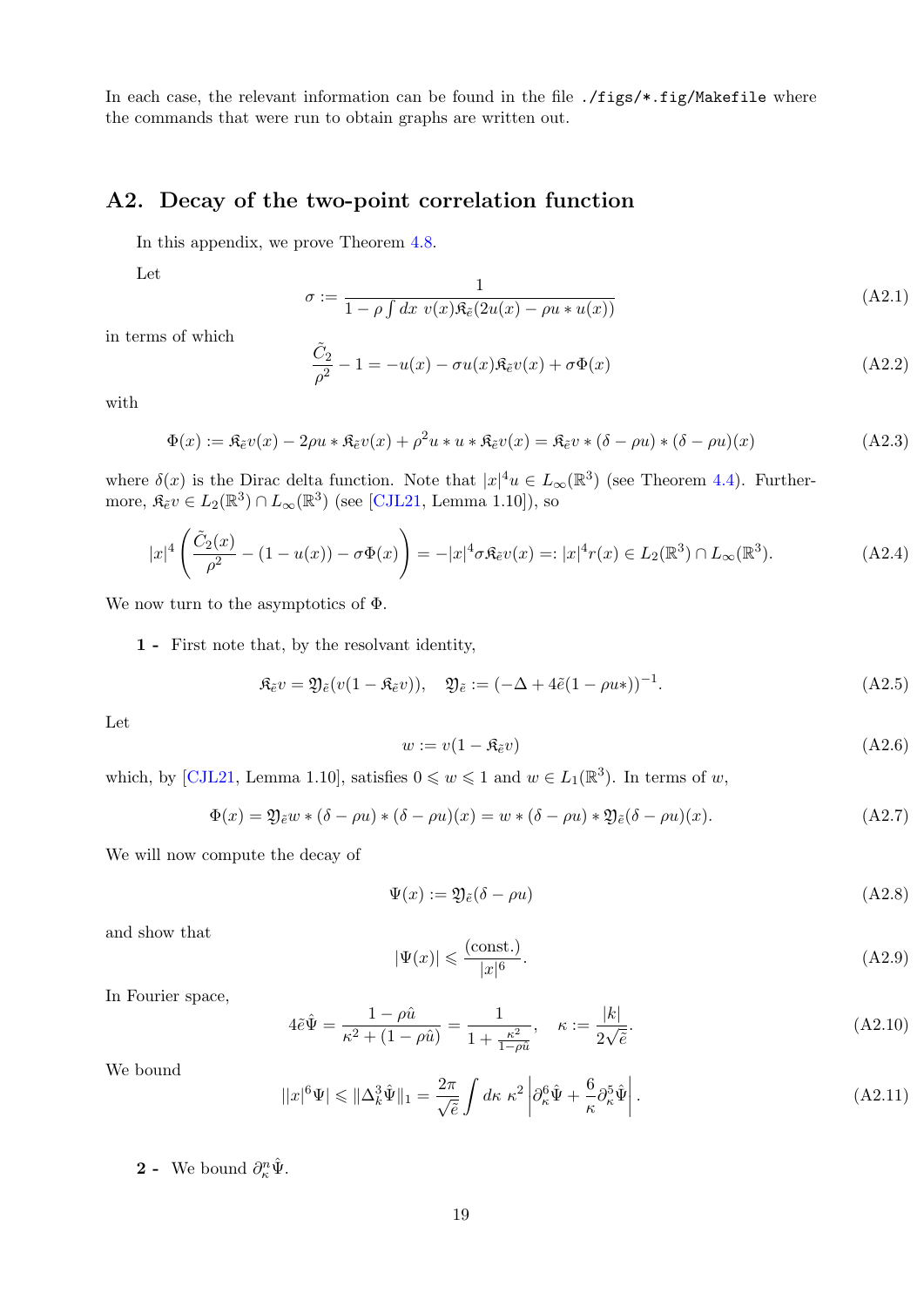**2-1** - We first compute  $\partial_{\kappa}^n \hat{\Psi}$  for  $\kappa \ll 1$ . We have [\[CJL20,](#page-21-10) (4.25)]

$$
\rho \hat{u} = \kappa^2 + 1 - \sqrt{(\kappa^2 + 1)^2 - \frac{\rho}{2\tilde{e}}}\hat{S}, \quad S(x) := (1 - u(x))v(x)
$$
\n(A2.12)

and since  $(1 + |x|)^6 v \in L_1(\mathbb{R}^3)$ ,

$$
\frac{\rho}{2\tilde{e}}\hat{S}(\kappa) = 1 - \beta_2 \kappa^2 + \beta_4 \kappa^4 + \beta_6 \kappa^6 + O(\kappa^8)
$$
\n(A2.13)

with  $\beta_2 > 0$ . By a direct computation, we find that

$$
4\tilde{\epsilon}\hat{\Psi}(0) = 1, \quad 4\tilde{\epsilon}\partial_{\kappa}^{6}\hat{\Psi}|_{\kappa=0} = 0, \quad 4\tilde{\epsilon}\partial_{\kappa}^{5}\hat{\Psi}|_{\kappa=0} = \frac{3\beta_{4}^{2} - 6\beta_{4} + 3 + (4\beta_{2} + 8)\beta_{6}}{8(2 + \beta_{2})^{\frac{5}{2}}}
$$
(A2.14)

so, for  $5 \leqslant n \leqslant 6$ 

<span id="page-20-0"></span>
$$
\partial_{\kappa}^{n} \hat{\Psi} = O(1) \tag{A2.15}
$$

(from here on out, all constants may depend on  $\tilde{e}$ ).

**2-2** - We now turn to  $\kappa \gg 1$ . First note that, since  $(1+|x|)^6 v \in L_1(\mathbb{R}^3)$ , for  $0 \le n \le 4$ ,

<span id="page-20-1"></span>
$$
\frac{\rho}{2\tilde{e}}|\partial_{\kappa}^n S| = O(1). \tag{A2.16}
$$

By a direct evaluation we find that

$$
4\tilde{e}\hat{\Psi} = \frac{1}{\kappa^2} + O(\kappa^{-4}), \quad 4\tilde{e}\partial_{\kappa}^5 \hat{\Psi} = -\frac{\frac{\rho}{2\tilde{e}}\partial_{\kappa}^5 \hat{S}}{2\kappa^4} + O(\kappa^{-5}), \quad 4\tilde{e}\partial_{\kappa}^6 \hat{\Psi} = -\frac{\frac{\rho}{2\tilde{e}}\partial_{\kappa}^6 \hat{S}}{2\kappa^4} + O(\kappa^{-5})
$$
(A2.17)

so

$$
\left| \partial_{\kappa}^{6} \hat{\Psi} + \frac{6}{\kappa} \partial_{\kappa}^{5} \hat{\Psi} \right| = O(\kappa^{-4}). \tag{A2.18}
$$

**2-3** - Thus  $|x|^6 \Psi \in L_\infty(\mathbb{R}^3)$ , and so

$$
\Psi \leqslant \frac{(\text{const.})}{|x|^6}.\tag{A2.19}
$$

**3** - Furthermore, if  $(1+|x|)^6 v \in L_1(\mathbb{R}^3)$ , then

$$
|w(x)| \leqslant \frac{(\text{const.})}{|x|^6}.\tag{A2.20}
$$

Now, given two functions  $f, g$  such that  $f \sim \alpha |x|^{-n}$  and  $g \sim \beta |x|^{-m}$  with  $m > n$ ,  $f * g \sim$  $\alpha |x|^{-n} \int dx \ g(x)$ , so

$$
\Phi \equiv w * (\delta - \rho u) * \Psi \sim_{|x| \to \infty} -\rho u \int dx \ w * \Psi(x). \tag{A2.21}
$$

Furthermore, if  $v \in L_{\frac{3}{2}+\epsilon}(\mathbb{R}^3)$ , then  $w \in L_{\frac{3}{2}+\epsilon}(\mathbb{R}^3)$ , and by [\(A2.14\)](#page-20-0) and [\(A2.17\)](#page-20-1),  $\hat{\Psi} \in L_{\frac{3+2\epsilon}{1+2\epsilon}}(\mathbb{R}^3)$ , so

$$
\left\| \int dx \ w * \Psi(x) \right\| \leqslant \|w\|_{\frac{3}{2} + \epsilon} \|\Psi\|_{\frac{3+2\epsilon}{1+2\epsilon}}.
$$
\n(A2.22)

Thus,

$$
\Phi \sim (\text{const.})u. \tag{A2.23}
$$

We conclude the proof using  $(A2.4)$  and Theorem [4.4.](#page-10-0)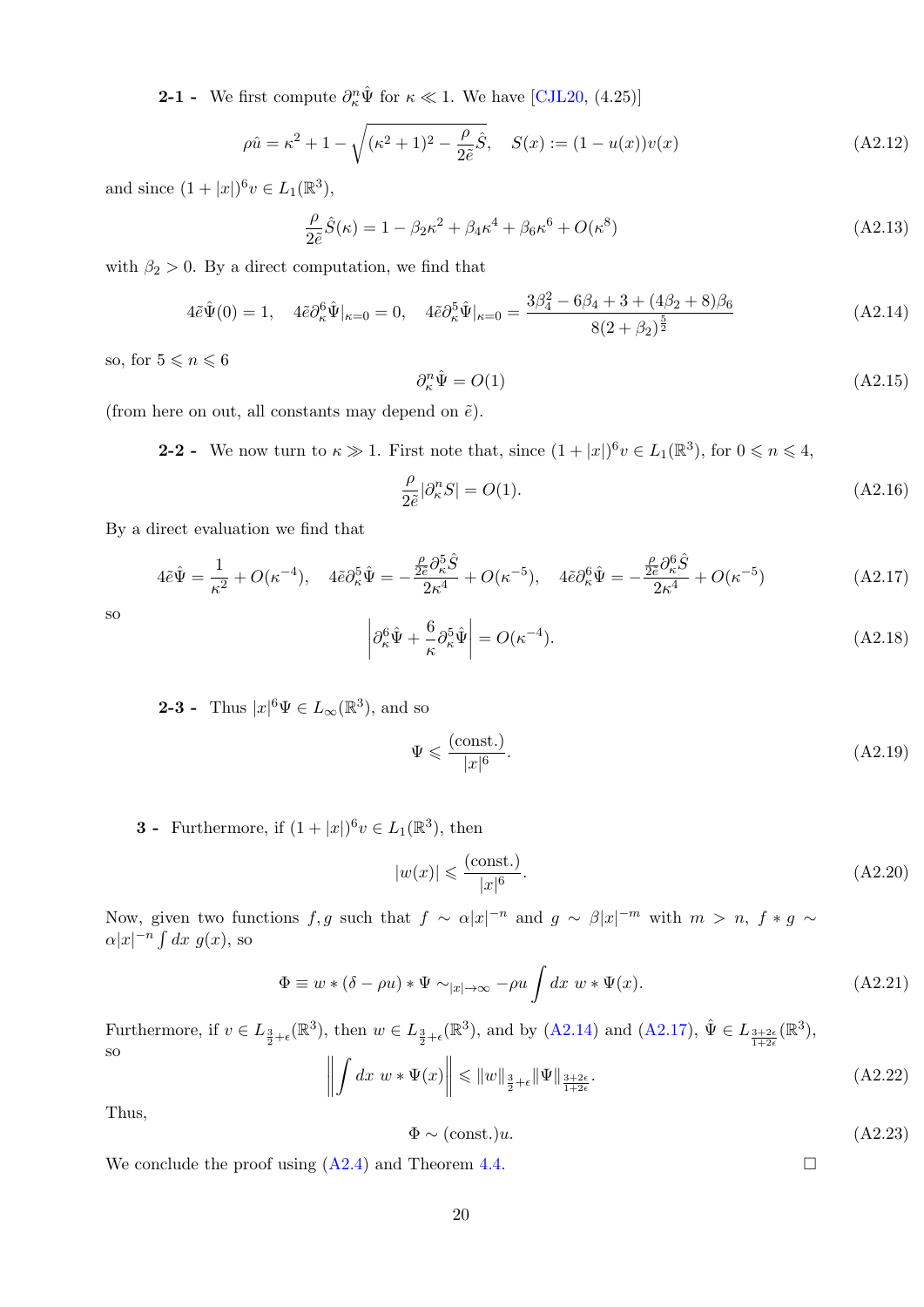## <span id="page-21-0"></span>References

- <span id="page-21-4"></span>[\[AEe95\]](#page-21-4) M.H. Anderson, J.R. Ensher, M.R. Matthews, C.E. Wieman, E.A. Cornell - Observation of Bose-Einstein Condensation in a Dilute Atomic Vapor, Science, volume 269, issue 5221, pages-198-201, 1995, doi:[10.1126/science.269.5221.198](http://dx.doi.org/10.1126/science.269.5221.198).
- <span id="page-21-8"></span>[\[BCS21\]](#page-21-8) G. Basti, S. Cenatiempo, B. Schlein - A new second order upper bound for the ground state energy of dilute Bose gases, arXiv preprint, 2021 arxiv:[2101.06222](https://arxiv.org/abs/2101.06222).
- <span id="page-21-14"></span>[\[Bi40\]](#page-21-14) A. Bijl - The lowest wave function of the symmetrical many particles system, Physica, volume 7, issue 9, pages 869-886, 1940, doi:[10.1016/0031-8914\(40\)90166-5](http://dx.doi.org/10.1016/0031-8914(40)90166-5).
- <span id="page-21-6"></span>[\[BBe18\]](#page-21-6) C. Boccato, C. Brennecke, S. Cenatiempo, B. Schlein - Complete Bose–Einstein Condensation in the Gross–Pitaevskii Regime, Communications in Mathematical Physics, volume 359, issue-3, pages 975-1026, 2018, doi:[10.1007/s00220-017-3016-5](http://dx.doi.org/10.1007/s00220-017-3016-5).
- <span id="page-21-7"></span>[\[Bo47\]](#page-21-7) N. Bogolubov - On the theory of superfluidity, Journal of Physics (USSR), volume 11, number-1, pages 23-32 (translated from the Russian Izv.Akad.Nauk Ser.Fiz, volume 11, pages 77-90), 1947.
- <span id="page-21-2"></span>[\[Bo24\]](#page-21-2) S.N. Bose - Plancks Gesetz und Lichtquantenhypothese, Weitschrift für Physik, volume 26, issue 1, pages 178-181, 1924, doi:[10.1007/BF01327326](http://dx.doi.org/10.1007/BF01327326).
- <span id="page-21-13"></span>[\[CHe21\]](#page-21-13) E.A. Carlen, M. Holzmann, I. Jauslin, E.H. Lieb - Simplified approach to the repulsive Bose gas from low to high densities and its numerical accuracy, Physical Review A, volume 103, issue 5, number 053309, 2021, doi:[10.1103/PhysRevA.103.053309](http://dx.doi.org/10.1103/PhysRevA.103.053309), arxiv:[2011.10869](http://arxiv.org/abs/2011.10869).
- <span id="page-21-10"></span>[\[CJL20\]](#page-21-10) E.A. Carlen, I. Jauslin, E.H. Lieb - Analysis of a simple equation for the ground state energy of the Bose gas, Pure and Applied Analysis, volume 2, issue 3, pages 659-684, 2020, doi:[10.2140/paa.2020.2.659](http://dx.doi.org/10.2140/paa.2020.2.659), arxiv:[1912.04987](http://arxiv.org/abs/1912.04987).
- <span id="page-21-11"></span>[\[CJL21\]](#page-21-11) E.A. Carlen, I. Jauslin, E.H. Lieb - Analysis of a Simple Equation for the Ground State of the Bose Gas II: Monotonicity, Convexity, and Condensate Fraction, SIAM Journal on Mathematical Analysis, volume 53, number 5, pages 5322-5360, 2021, doi:[10.1137/20M1376820](http://dx.doi.org/10.1137/20M1376820), arxiv:[2010.13882](http://arxiv.org/abs/2010.13882).
- <span id="page-21-12"></span>[\[CJe21\]](#page-21-12) E.A. Carlen, I. Jauslin, E.H. Lieb, M.P. Loss - On the Convolution Inequality  $f \geq f \star f$ . International Mathematics Research Notices, volume 2021, number 24, pages 18604-18612, 2021,
	- doi:[10.1093/imrn/rnaa350](http://dx.doi.org/10.1093/imrn/rnaa350), arxiv:[2002.04184](http://arxiv.org/abs/2002.04184).
- <span id="page-21-5"></span>[\[DMe95\]](#page-21-5) K.B. Davis, M.O. Mewes, M.R. Andrews, N.J. van Druten, D.S. Durfee, D.M. Kurn, W. Ketterle - Bose-Einstein Condensation in a Gas of Sodium Atoms, Physical Review Letters, volume 75, issue 22, pages 3969-3973, 1995, doi:[10.1103/PhysRevLett.75.3969](http://dx.doi.org/10.1103/PhysRevLett.75.3969).
- <span id="page-21-15"></span>[\[Di49\]](#page-21-15) R. Dingle - The zero-point energy of a system of particles, The London, Edinburgh, and Dublin Philosophical Magazine and Journal of Science, volume 40, number 304, pages 573-578, 1949, doi:[10.1080/14786444908521743](http://dx.doi.org/10.1080/14786444908521743).
- <span id="page-21-3"></span>[\[Ei24\]](#page-21-3) A. Einstein - Quantentheorie des einatomigen idealen Gases, Sitzungsberichte der Preussischen Akademie der Wissenschaften, volume 1, issue 3, 1924.
- <span id="page-21-1"></span>[\[FS20\]](#page-21-1) S. Fournais, J.P. Solovej - The energy of dilute Bose gases, Annals of Mathematics, volume 192, issue 3, pages 893-976, 2020, doi:[10.4007/annals.2020.192.3.5](http://dx.doi.org/10.4007/annals.2020.192.3.5), arxiv:[1904.06164](http://arxiv.org/abs/1904.06164).
- <span id="page-21-9"></span>[\[FS21\]](#page-21-9) S. Fournais, J.P. Solovej - The energy of dilute Bose gases II: The general case, arXiv preprint, 2021 arxiv:[2108.12022](https://arxiv.org/abs/2108.12022).